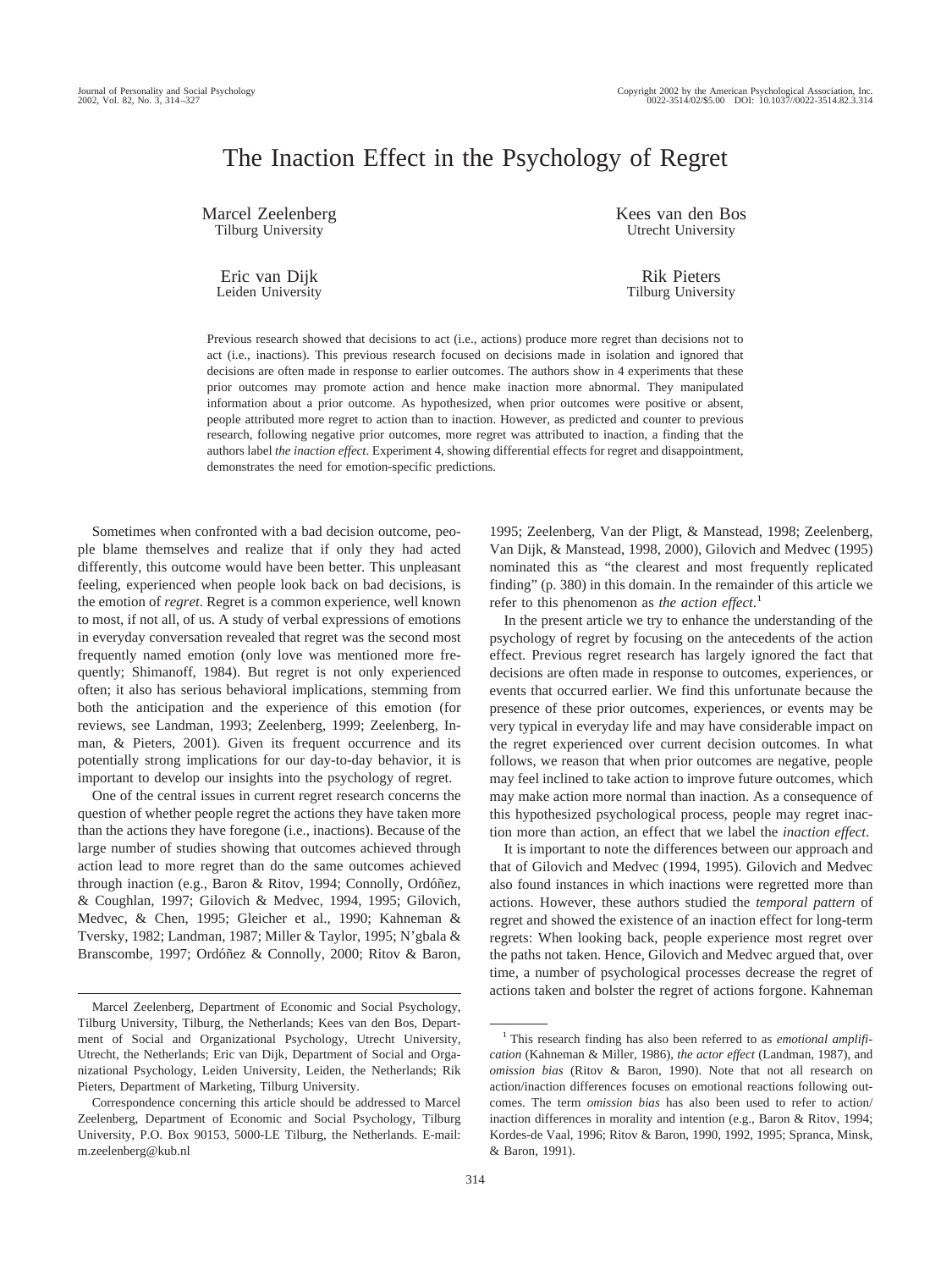(1995) argued that the short-term and long-term regrets that Gilovich and Medvec investigated were actually two different types of regret: *hot regret*, which is the direct emotional reaction to the outcome, and *wistful regret*, which is the less intense emotion "associated with pleasantly sad fantasies of what might have been" (p. 391). In a recent publication, Gilovich, Medvec, and Kahneman (1998) agreed on the existence of hot and wistful regret, thereby restating the fact that, ceteris paribus, actions produce more hot regrets than do inactions. Our present studies show the contrary. That is, we show that in some situations inactions lead to more hot regret than do actions. In doing so, our research stays close to Kahneman and Tversky's (1982) original action effect research and its follow-ups. First, however, we have to introduce the action effect, because this effect is the starting point of our investigation.

### The Action Effect

We can most easily illustrate the action effect by citing Kahneman and Tversky's (1982) first demonstration of it. These authors confronted participants with the following scenario:

Paul owns shares in company *A*. During the past year he considered switching to stock in company *B*, but he decided against it. He now finds out that he would have been better off by \$1,200 if he had switched to the stock of company *B*. George owned shares in company *B*. During the past year he switched to stock in company *A*. He now finds out that he would have been better off by \$1,200 if he had kept his stock in Company *B*. Who feels more regret? (p. 173)

A large majority of the participants indicated more regret for George, who acted, than for Paul, who decided not to act. Kahneman and Tversky (1982) explained their finding by arguing that actions result in more regret because inactions are more normal than action. That is, they argued that it is easier to undo the outcome by mentally mutating an abnormal cause (i.e., action) into a normal cause (i.e., inaction) than the reverse, and because affective reactions to outcomes are enhanced when actual outcomes can easily be imagined otherwise, actions result in stronger regret than inactions do.

With this example, Kahneman and Tversky (1982) convincingly illustrated their reasoning that the normality of an outcome has consequences for the affective reaction to that outcome. However, consequently, researchers may have overgeneralized the implications of this demonstration, interpreting it as if it shows that action always produces more regret than inaction. In contrast, we pursue and extend the original line of reasoning proposed by Kahneman and Tversky. That is, by showing the existence of an inaction effect, we aim to extend their ideas to situations in which prior outcomes are known. This is important because these situations are omnipresent and may resemble everyday life more than do situations in which there are no prior outcomes whatsoever. Moreover, by adopting a social–psychological perspective on the action effect, we aim to show that inactions may not always be more normal than actions but sometimes are more abnormal than actions.

Thus, a question we address in the present article is whether actions are as abnormal as is suggested by the robustness of the action effect (see also N'gbala & Branscombe, 1997). We argue they are not. We reason that actions are only abnormal when there are no strong reasons to act, as is the case in situations studied thus far, such as in Kahneman and Tversky's (1982) original scenario. Furthermore, we argue that when prior outcomes call for action, inaction is more abnormal than action.

## The Impact of Prior Outcomes

The current interpretation of the action effect is that actions are often more abnormal than inactions are. As we have already noted, however, we feel that there may be many situations that clearly call for action. In fact, the supposition that actions are more abnormal than inactions seems to be contradicted by game-theoretical research showing that people often base their decisions on a simple *win stay–lose change* heuristic (e.g., Macy, 1995). Likewise, research in consumer psychology often shows that people only take action when a prior experience was negative. For example, in their study on brand switching, Tellis and Geath (1990) demonstrated that consumers primarily switch brands after a negative experience; after positive or neutral experiences consumers tend to remain inactive and stick to their chosen brand. Furthermore, indirect support for this reasoning comes from the colloquial expressions that one should never change a winning team and that if it ain't broke, don't fix it. These sayings suggest that one's decision to take action or not might be based on earlier outcomes. The sayings also imply that action should follow a negative prior outcome or event: Fix it when it is broken, and change a losing team.

Taken together, the above leads us to propose that *negative prior outcomes* can induce a tendency to act and, consequently, make action more normal than inaction. If so, this would imply that in the case in which negative prior outcomes demand action to be taken, an inaction effect should be found; that is, actions foregone are regretted more than actions taken. Thus, if after experiencing a negative outcome, one does not take action to prevent further losses, one would feel intense regret if these losses do occur (e.g., asking oneself, "Why didn't I do anything?"). However, if one did take action to prevent further losses but was unsuccessful, the regret will be less intense (e.g., saying to oneself, "At least I tried!").

It would be important for our understanding of the psychology of regret if we could provide supportive evidence for this line of reasoning. As we argue above, everyday decisions are rarely made in isolation. The above-mentioned examples also suggest that people's emotional reactions to the outcomes of these decisions may be influenced by prior outcomes, which might have implications for the action/inaction differences found in previous research. We are not aware of any research investigating the influence of prior outcomes on regret following current actions and inactions.

#### Regret and Responsibility

An important element in our reasoning is that people feel more responsible for abnormal outcomes and that responsibility for current outcomes is one of the primary causes of regret. According to regret theory (e.g., Bell, 1982; Loomes & Sugden, 1982), regret is a counterfactual emotion that stems from a comparison between what is and what might have been. However, not every "might have been" is supposed to produce regret. Regret is assumed to originate from comparisons between a factual outcome and an outcome that might have been had one chosen another action. Because one could have prevented the occurrence of the negative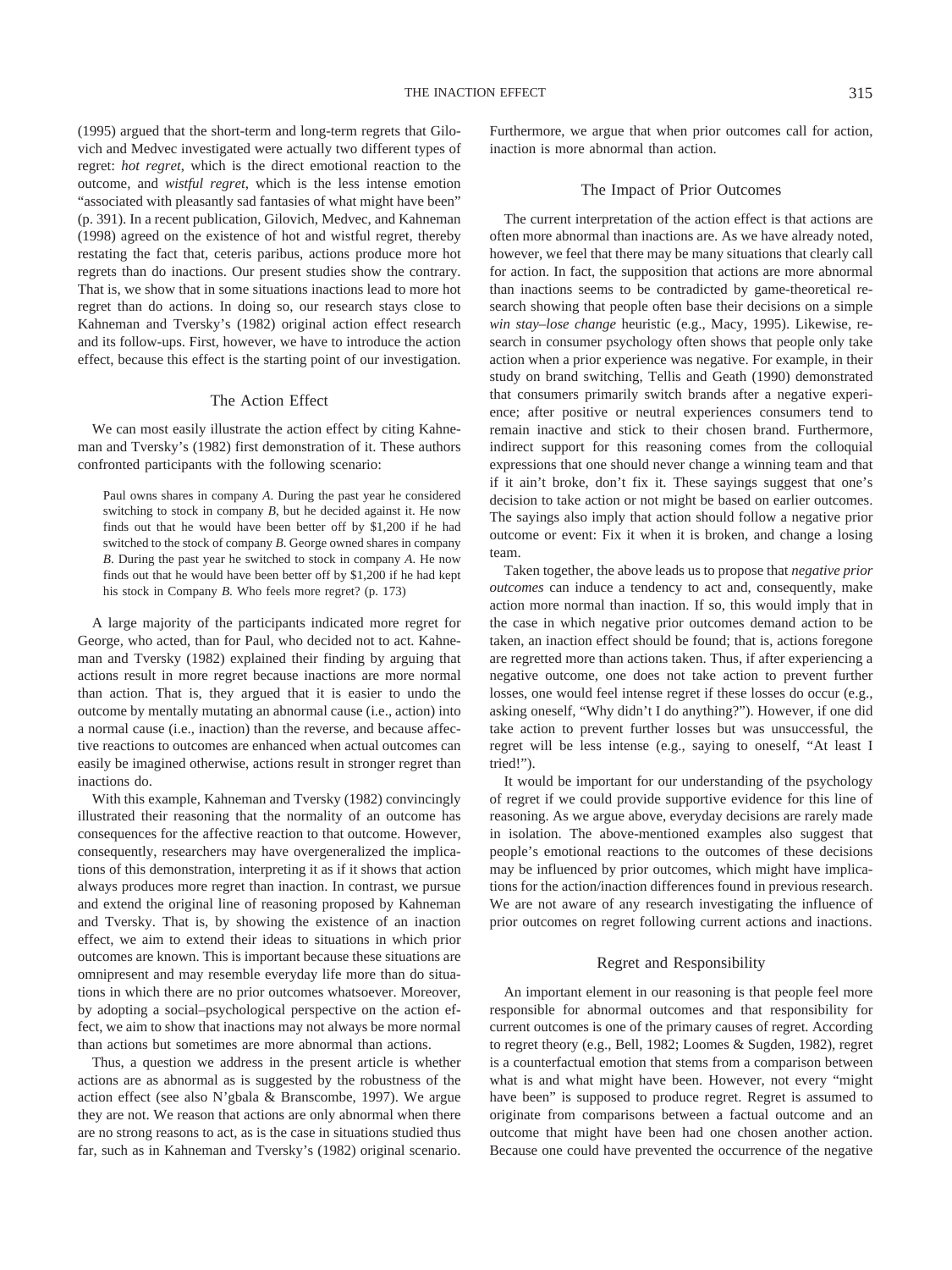outcome by choosing something different, regret is related to a sense of responsibility for the outcome. Sugden (1985) was among the first to make this link explicit. In his view, regret stems both from realizing that an alternative course of action would have been better and from blaming oneself for the original decision. Moreover, according to Sugden, regret arising from self-recrimination or self-blame is most pronounced when one's decision was unreasonable, inexplicable, or indefensible. This can be interpreted as another way of saying that regret is more extreme the more abnormal the decision was.

The role of responsibility in regret was supported in a recent set of experiments (see, Connolly et al., 1997; Ordóñez & Connolly, 2000; Zeelenberg, Van Dijk, & Manstead, 1998, 2000). In these experiments, using a scenario methodology similar to one used in action effect research, researchers manipulated responsibility to investigate its effects on regret. The conclusion of these experiments was that although regret in rare cases may be experienced in absence of responsibility, the typical regret experience clearly involves a feeling of responsibility. This is consistent with Frijda, Kuipers, and Ter Schure (1989), who found that regret is closely related to the appraisal of self-agency. This link between regret and responsibility may help to explain why Gilovich and Medvec (1994, Study 4), in a study of everyday regrets, found so few regrets concerning negative outcomes that had been imposed on people. These researchers asked people to recall their biggest regrets. Less than 5% of these regrets involved outcomes caused by circumstances beyond the regretter's control.

The action effect seems to be congruent with the postulated relation between responsibility and regret. Earlier research showed that people who cause harm by acting are judged to be more immoral and more personally responsible than are people who cause the same harm by not acting (Ritov & Baron, 1990; Spranca, Minsk, & Baron, 1991). It has also been shown that actions, compared with inactions, are more salient, are more often used to infer one's own and others' attitude, and are perceived to be more informative (Fazio, Sherman, & Herr, 1982). Together, these research findings suggest that the relation between a decision maker and a decision outcome is stronger for actions than for inactions because of the salience of the decision maker as a causal agent in the case of action. As Kahneman and Miller (1986) put it, "The findings that acts of commission produce greater regret than acts of omission . . . is in accord with formulations that distinguish omission from commission in attributions of causality and responsibility" (p. 145).

In summary, we argue for a mediating role of responsibility in action and inaction effects, and we propose that people experience regret over negative outcomes for which they feel responsible. More specifically, we propose that people feel responsible for outcomes that stem from actions taken when there were no strong reasons to act. Hence, if these actions result in bad outcomes, regret is amplified. However, we also argue that negative prior outcomes can provide reasons for action, which in terms of norm theory (Kahneman & Miller, 1986; Kahneman & Tversky, 1982) could be interpreted as showing that actions can sometimes be more abnormal than inactions. In these cases, people feel more responsible for negative outcomes when they are produced by a failure to act than when they are produced by an action. Consequently, in these cases, peoples' regret following inaction is amplified.

### Overview of the Present Studies

In this article we test these ideas in a series of experiments that include all the important features present in Kahneman and Tversky's (1982) original scenario: "The consequences [of action and inaction] are precisely known and precisely matched, the regretted outcome is recent, and the emotion may be fairly intense" (cf. Kahneman, 1995, p. 389). Furthermore, we investigate our predictions using scenarios from a domain that is appealing to our participant population, namely, soccer coach decisions.<sup>2</sup>

Experiment 1 investigates the occurrence of the inaction effect; that is, whether inaction promotes more regret than does action in the case of negative prior outcomes. The hypothesized mediating role of responsibility in action and inaction effect is tested for in Experiment 2. In Experiment 3, we explore the boundary conditions under which our analysis of the inaction effect does not hold. Although our main interest is to demonstrate the inaction effect in regret, it may be useful to investigate the action/inaction effect in related emotions, such as disappointment. Differential effects on different emotions call for a need to be specific in theoretical as well as measurement issues (cf. DeSteno, Petty, Wegener, & Rucker, 2000; Lerner & Keltner, 2001; Zeelenberg, Van Dijk, & Manstead, 1998). Therefore, Experiment 4 investigates whether the inaction effect is specific for regret or also generalizes to other emotions, such as disappointment.

# Experiment 1: The Inaction Effect

Experiment 1 tests whether an inaction effect occurs when prior outcomes were negative. To achieve this, we manipulated outcomes that occurred before the regretted decision by having participants read a scenario in which soccer coaches either won or lost a match prior to the current one. The experiment also included a control condition in which prior outcomes were absent and in which the findings of previous studies should be replicated (showing an action effect). In the prior-outcome-positive condition, an action effect should also be found. This may be seen as an instance of the never change a winning team heuristic. Hence, when in response to a positive prior outcome a decision maker decides to take action and this action produces a negative outcome, the regret should be especially painful. This may result in an even larger action effect. In contrast, we also predicted that the prior-outcomenegative condition would result in an inaction effect. After a negative outcome, one should try to prevent the same thing from happening again by taking some sort of action. The regret one feels when the action results in another negative outcome should be less severe than the regret one feels when such a repeated negative outcome stems from inaction.

#### *Method*

One hundred sixty-five students (of whom 54 were men and 111 were women) at Leiden University, Leiden, the Netherlands, participated voluntarily and were paid for their participation. They were randomly assigned to one of three conditions (prior outcome: positive, absent, or negative). All

 $2$  Soccer is by far the most popular sport in the Netherlands. Important games are broadcast nationwide on television and attract the attention of the majority of potential viewers.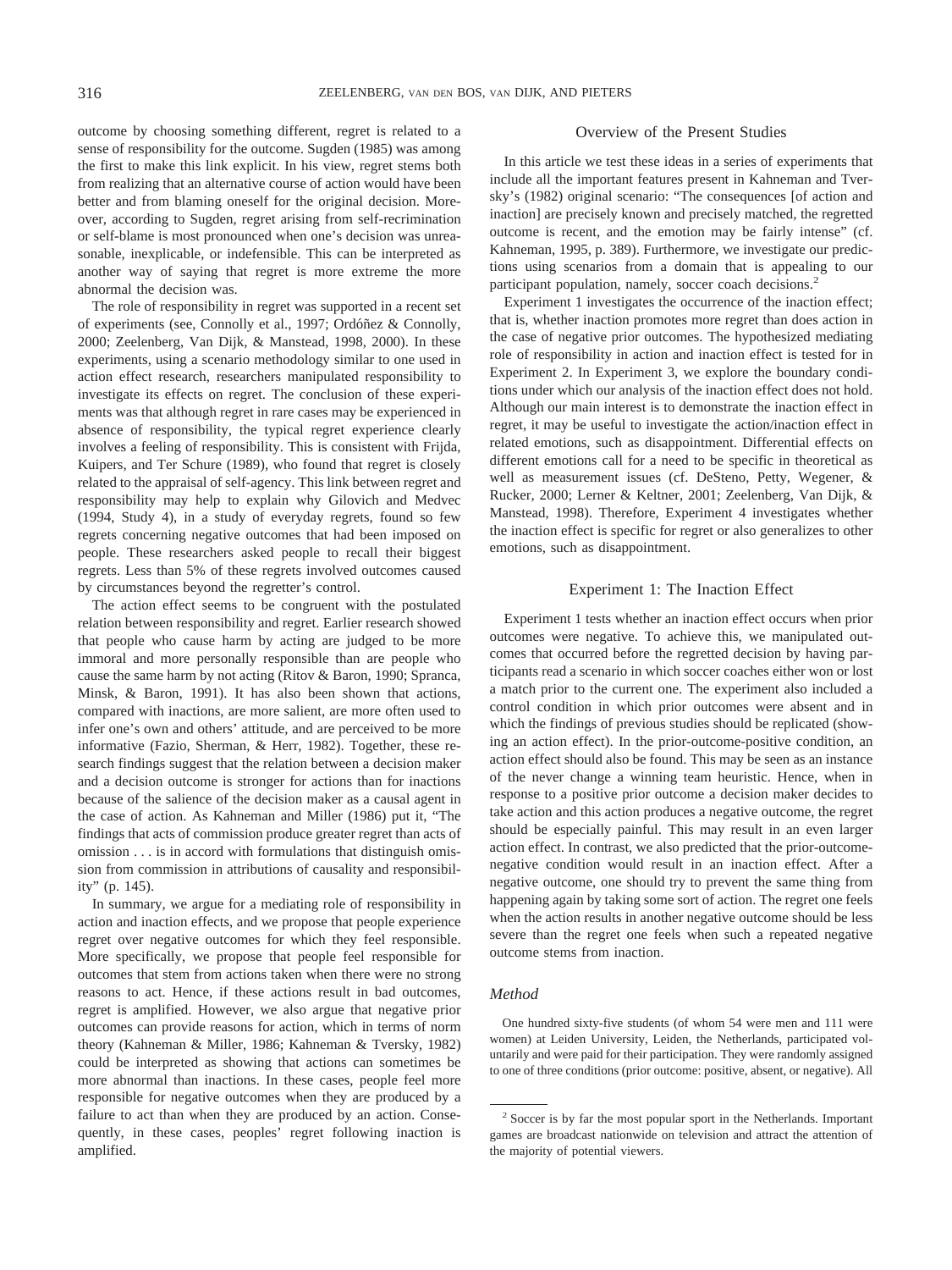participants were presented with a scenario that described two coaches, Steenland and Straathof, each in charge of a different soccer team. Participants in the prior-outcome-negative condition read the following scenario:

Steenland and Straathof are both coach of a soccer team. Steenland is the coach of Blue-Black, and Straathof is the coach of E.D.O. Both coaches lost the prior game with a score of 4–0. This Sunday Steenland decides to do something: He fields three new players. Straathof decides not to change his team. This time both teams lose with 3–0. Who feels more regret, coach Steenland or coach Straathof?

In the prior-outcome-positive condition, participants learned that both teams had won their previous match with a score of 4–0. In the prioroutcome-absent condition, no information about prior outcomes was given.

#### *Results*

The results are presented in Table  $1<sup>3</sup>$  As a replication of earlier research, an action effect was found for the prior-outcome-absent condition,  $\chi^2(1, N = 55) = 13.26$ ,  $p < .05$ . Participants indicated that Coach Steenland (action) would feel more regret than Coach Straathof (inaction) would. This effect was also present in the prior-outcome-positive condition,  $\chi^2(1, N = 55) = 36.82, p < .05$ , and a direct comparison of these conditions showed that the effect was even more pronounced than in the prior-outcome-absent condition,  $\chi^2(1, N = 110) = 4.07, p < .05$ . In the prior-outcomenegative condition, however, the effect was reversed. Participants reported that Coach Straathof (inaction) would feel more regret than would Coach Steenland (action),  $\chi^2(1, N = 55) = 6.56$ ,  $p <$ .05. This condition differed significantly from the other two,  $\chi^2$ s(1,  $N_s = 110$ ) > 19,  $ps < .05$ .

#### *Discussion*

The results clearly show the action effect when prior outcomes were unknown or positive. However, as predicted, the action effect did not occur when prior outcomes were negative. In fact, in this case the pattern reversed: The regret data show evidence for an inaction effect. This corroborates our line of thought that prior negative outcomes may provide a reason to act and thus make actions more normal and inactions more abnormal. As a consequence, decisions not to act that are followed by a negative outcome result in more regret than do decisions to act that lead to identical outcomes.

#### Experiment 2: On the Role of Responsibility

As we mentioned in the introduction, a central element of our line of reasoning is that the action effect is related to perceived responsibility for the outcome. In Experiment 1, however, we did not assess perceptions of responsibility. This information about perceived responsibility would provide insight into the process that, as we assumed, underlies our findings. We developed Experiment 2 for this purpose.

In Experiment 2 we aim to make the following extensions. First, we included a measure of perceived responsibility to test whether the manipulation of action/inaction and prior outcome indeed influenced the responsibility for the outcome. Second, in addition to the regret questions used in Experiment 1 (the dichotomous question about who feels more regret, the active or passive actor similar to the question used by Kahneman and Tversky, 1982), we

# Table 1

| Participants Reporting More Regret for Action |  |
|-----------------------------------------------|--|
| or Inaction (Experiments 1, 2, and 4)         |  |

|                            | Prior outcome     |        |                    |  |  |  |
|----------------------------|-------------------|--------|--------------------|--|--|--|
| Experiment and condition   | Positive<br>(won) | Absent | Negative<br>(lost) |  |  |  |
| Experiment 1               |                   |        |                    |  |  |  |
| Action (Coach Steenland)   | 50                | 41     | 18                 |  |  |  |
| Inaction (Coach Straathof) | 5                 | 14     | 37                 |  |  |  |
| Experiment 2               |                   |        |                    |  |  |  |
| Action (Coach Steenland)   | 24                | 19     | 4                  |  |  |  |
| Inaction (Coach Straathof) |                   | 6      | 21                 |  |  |  |
| Experiment 4               |                   |        |                    |  |  |  |
| Action (Coach Steenland)   | 44                | 41     | 18                 |  |  |  |
| Inaction (Coach Straathof) | 6                 | 9      | 32                 |  |  |  |
| Overall                    |                   |        |                    |  |  |  |
| Action (Coach Steenland)   |                   |        |                    |  |  |  |
| $\%$                       | 91                | 78     | 31                 |  |  |  |
| $\boldsymbol{n}$           | 118               | 101    | 40                 |  |  |  |
| Inaction (Coach Straathof) |                   |        |                    |  |  |  |
| $\%$                       | 9                 | 22.    | 69                 |  |  |  |
| $\boldsymbol{n}$           | 12                | 29     | 90                 |  |  |  |
|                            |                   |        |                    |  |  |  |

also asked participants to indicate on 7-point scales the intensity of regret for both the active and the passive actor. These two new questions enable us to investigate the relation between responsibility and regret using the Baron and Kenny (1986) approach. More specifically, we expected that the effects of action/inaction and prior outcomes on regret would be mediated by perceptions of responsibility.

## *Method*

Seventy-five students (44 women, 31 men) at Leiden University participated voluntarily and were paid for their participation. The design, materials, and procedure were similar to those in Experiment 1. After reading the scenario, participants were asked the following questions in the order described here. They were first asked questions concerning perceived responsibility for the outcomes: "To what extent is Steenland [Straathof] responsible for the defeat?" Both questions could be answered on 7-point scales, with higher scores indicating more responsibility for the outcome  $(1 = \text{very little}, 7 = \text{very much})$ . Participants were also asked to indicate the level of regret for both actors by means of the following question: "How much would Steenland [Straathof] regret his decision?" These questions were to be answered on 7-point scales, with higher scores indicating more regret  $(1 = very little, 7 = very much)$ . Finally, they were asked the dichotomous question "Who feels more regret (Steenland or Straathof)?"

# *Results*

*Responsibility.* The responsibility data (see Table 2) were submitted to a 3 (prior outcome: positive vs. absent vs. negative)  $\times$  2 (decision: action vs. inaction) analysis of variance (ANOVA), with decision as a within-subject factor. This analysis yielded only a

<sup>&</sup>lt;sup>3</sup> To facilitate the comparison of the different experiments, Table 1 also reports the replications of the results of Experiment 1 in Experiments 2 and 4.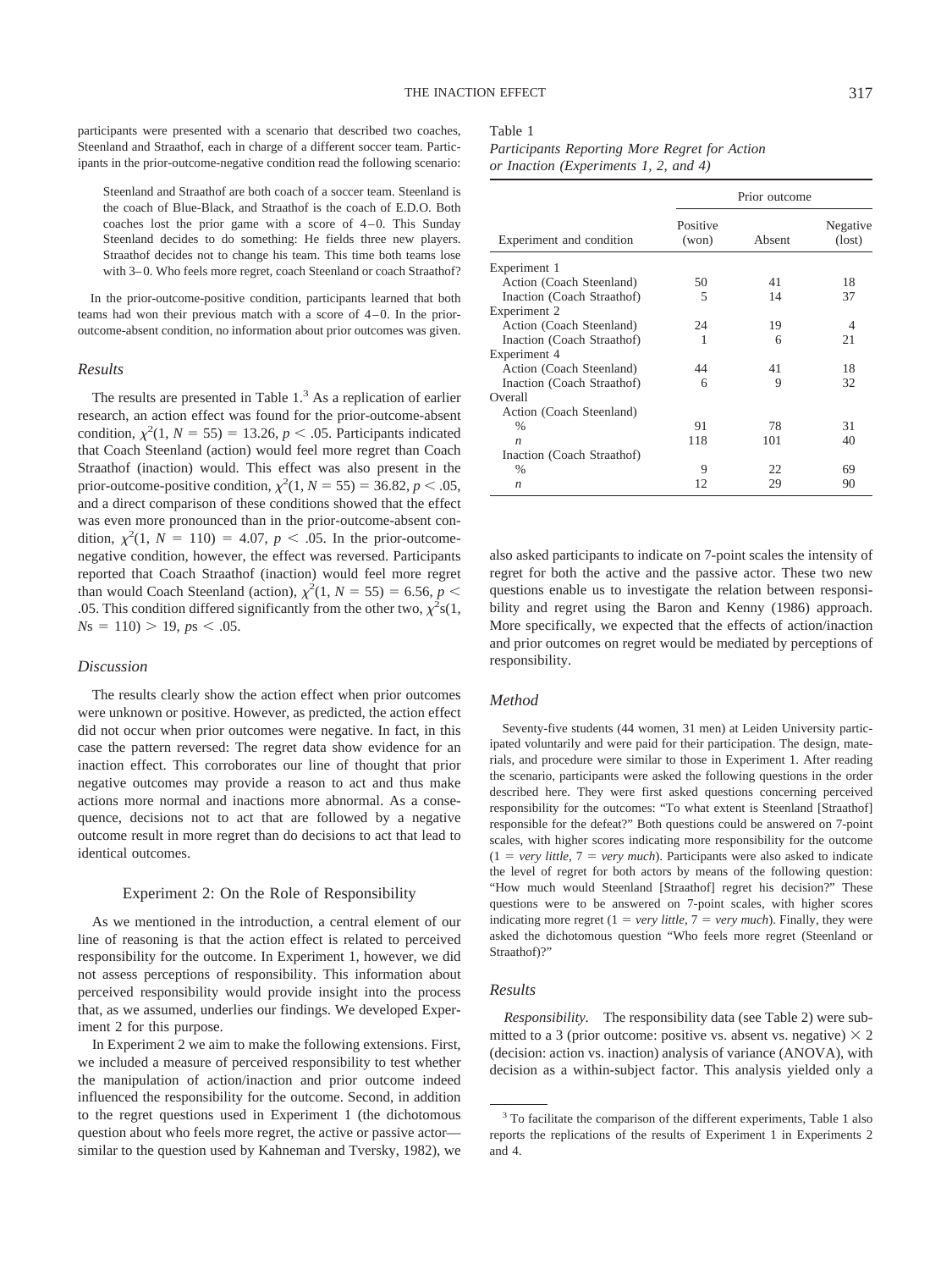| Table 2                                                  |  |
|----------------------------------------------------------|--|
| Mean Levels of Responsibility and Regret in Experiment 2 |  |

|                            | Prior outcome     |     |                  |     |                    |     |
|----------------------------|-------------------|-----|------------------|-----|--------------------|-----|
|                            | Positive<br>(won) |     | Absent           |     | Negative<br>(lost) |     |
| Variable and condition     | M                 | SD  | M                | SD  | M                  | SD  |
| Responsibility             |                   |     |                  |     |                    |     |
| Action (Coach Steenland)   | $4.6_{\circ}$     | 1.4 | 4.0, 1.4         |     | 3.2 <sub>b</sub>   | 1.3 |
| Inaction (Coach Straathof) | 2.9 <sub>b</sub>  | 1.2 | 4.0 <sub>1</sub> | 1.6 | 5.2 <sub>0</sub>   | 1.0 |
| Regret                     |                   |     |                  |     |                    |     |
| Action (Coach Steenland)   | 5.2 <sub>°</sub>  | 1.2 | 4.9 <sub>a</sub> | 1.1 | 2.9 <sub>b</sub>   | 1.3 |
| Inaction (Coach Straathof) | 3.3 <sub>b</sub>  | 1.3 | 4.0 <sub>°</sub> | 1.6 | 4.8 <sub>°</sub>   | 1.6 |

*Note.* Entries are mean ratings measured on 7-point scales, with higher scores indicating more responsibility and more regret. Means within columns that do not share a common subscript differ at  $p < .05$ .

significant Prior Outcome  $\times$  Decision interaction,  $F(2, 72)$  =  $29.65, p < .05$ .

Comparisions of the relevant means showed that prior-outcomepositive participants indicated that the active coach was judged as being more responsible than the passive coach,  $F(1, 72) = 38.72$ ,  $p < .05$ . In the prior-outcome-absent condition, they were judged equally responsible,  $F(1, 72) < 1$ . As predicted, in the prioroutcome-negative condition, the active coach was judged to be less responsible than the inactive coach  $F(1, 72) = 52.02$ ,  $p < .05$ . These results show that manipulations of decision and prior outcomes influenced perceived responsibility for the current outcomes.

*Regret.* Participants were asked to indicate the levels of regret for both the active and the passive coach. The results, presented in Table 2, show the same pattern as the responsibility data addressed above. A 3 (prior outcome: positive vs. absent vs. negative)  $\times$ (decision: action vs. inaction) ANOVA, with decision as a withinsubject factor, revealed a significant main effect for prior outcome,  $F(2, 72) = 3.20, p < .05$ , and a Prior Outcome  $\times$  Decision interaction effect,  $F(2, 72) = 21.32$ ,  $p < .05$ . Comparisons of the relevant means showed that prior-outcome-positive participants indicated more regret for the active coach than for the passive coach,  $F(1, 72) = 20.04$ ,  $p < .05$  (the action effect). This pattern was also present for prior-outcome-absent participants, *F*(1,  $72) = 3.84$ ,  $p = .054$ . The inaction effect was found for prioroutcome-negative participants, who indicated that the passive coach would feel more regret than the active coach, *F*(1,  $72) = 20.04, p < .05.$ 

Participants' answers to the dichotomous question concerning who felt most regret are presented in Table 1. These data should, of course, be interpreted with caution, as they were collected after the continuous regret measure. Nevertheless, the results are virtually identical to those obtained in Experiment 1 and to the continuous measure in the present experiment. The action effect was found in the prior-outcome-absent condition,  $\chi^2(1, N = 25) = 6.7$ ,  $p < .05$ , and in the prior-outcome-positive condition,  $\chi^2(1, N =$  $(25) = 21.16, p \leq .05$ . A direct comparison showed that the action effect was slightly more pronounced in the prior-outcome-positive condition,  $p < .05$  ( $N = 50$ , one-sided Fisher exact probability test). More interesting, however, is the fact that the predicted inaction effect was found in the prior-outcome-negative condition,  $\chi^2(1, N = 25) = 11.56, p < .05$ . In a direct comparison, the results differed significantly from those in the other two conditions,  $\chi^2$ s(1,  $N_s = 50$ ) > 18.00,  $ps < .05$ .

*Relating responsibility to regret: Mediation analysis.* A central argument of the present article is that the amplification of regret is due to differences in perceived responsibility. When people feel highly responsible for an outcome, this should result in amplified regret. We have argued that prior outcomes can influence whether people feel more responsible for outcomes caused by action or by inaction. In other words, effects on perceived responsibility mediate the effects of prior outcomes on the action effect and inaction effect. The data presented so far are consistent with this view, but we have not yet provided an adequate test of this idea.

To test for mediation, we estimated a series of regression models (cf. Baron & Kenny, 1986). The predictor variable in the models was the prior outcome manipulation. We effect coded this variable as follows: If the prior outcome was negative its value was  $-1$ , if it was absent its value was 0, and if it was positive its value was 1. In this way, the effect-coded predictor ranged from inducing action (after a negative prior outcome), through a neutral point (when a prior outcome was absent), to inducing inaction (after a positive prior outcome).4 The hypothesized mediator was the difference in responsibility for the active and inactive coach (a positive value indicating more responsibility for the active coach). The difference in regret for the active and inactive coach (a positive value indicating more regret for the active coach) served as the dependent variable. To examine the degree of mediation, we first regressed the mediator on the predictor variable (Model 1), then regressed the dependent variable on the predictor variable (Model 2), then regressed the dependent variable on the mediator (Model 3), and finally regressed the dependent variable on both the predictor variable and the mediator (Model 4). The degree to which the influence of prior outcome on regret is reduced when one accounts for the influence of responsibility expresses the degree of mediation by responsibility. In case of mediation, the influence of prior outcomes dropped significantly, and in case of full mediation, the effect of prior outcomes became nonsignificant.

The results of these regression models are depicted in Figure 1. The numerical values in this figure are standardized regression weights. Responsibility clearly mediated the influence of prior outcomes on regret. Specifically, (a) prior outcomes predicted responsibility,  $F_{\text{Model 1}}(1, 73) = 59.95$ , regression weight = 0.67,  $p \leq 0.05$ ; (b) prior outcomes predicted regret,  $F_{\text{Model 2}}(1,$  $73$ ) = 39.25, regression weight = 0.59,  $p < .05$ ; (c) responsibility predicted regret,  $F_{\text{Model 3}}(1, 73) = 136.83$ , regression weight  $= 0.81$ ,  $p < .05$ ; and (d) prior outcomes had no predictive power when we controlled for responsibility,  $F_{\text{Model 4}}(2,$  $72$ ) = 68.80, regression weight between parentheses =  $-0.09$ , *ns*. In further support of our predictions, a regression model in which prior opponent predicted regret could be improved significantly by adding responsibility,  $F_{\text{Model 4}} = \frac{1}{2}(1, 72) = 64.31, p < .05,$ 

<sup>4</sup> Analyses in which only the prior-outcome-negative and the prioroutcome-positive conditions or the prior-outcome-negative and prioroutcome-absent conditions were included showed similar patterns of results.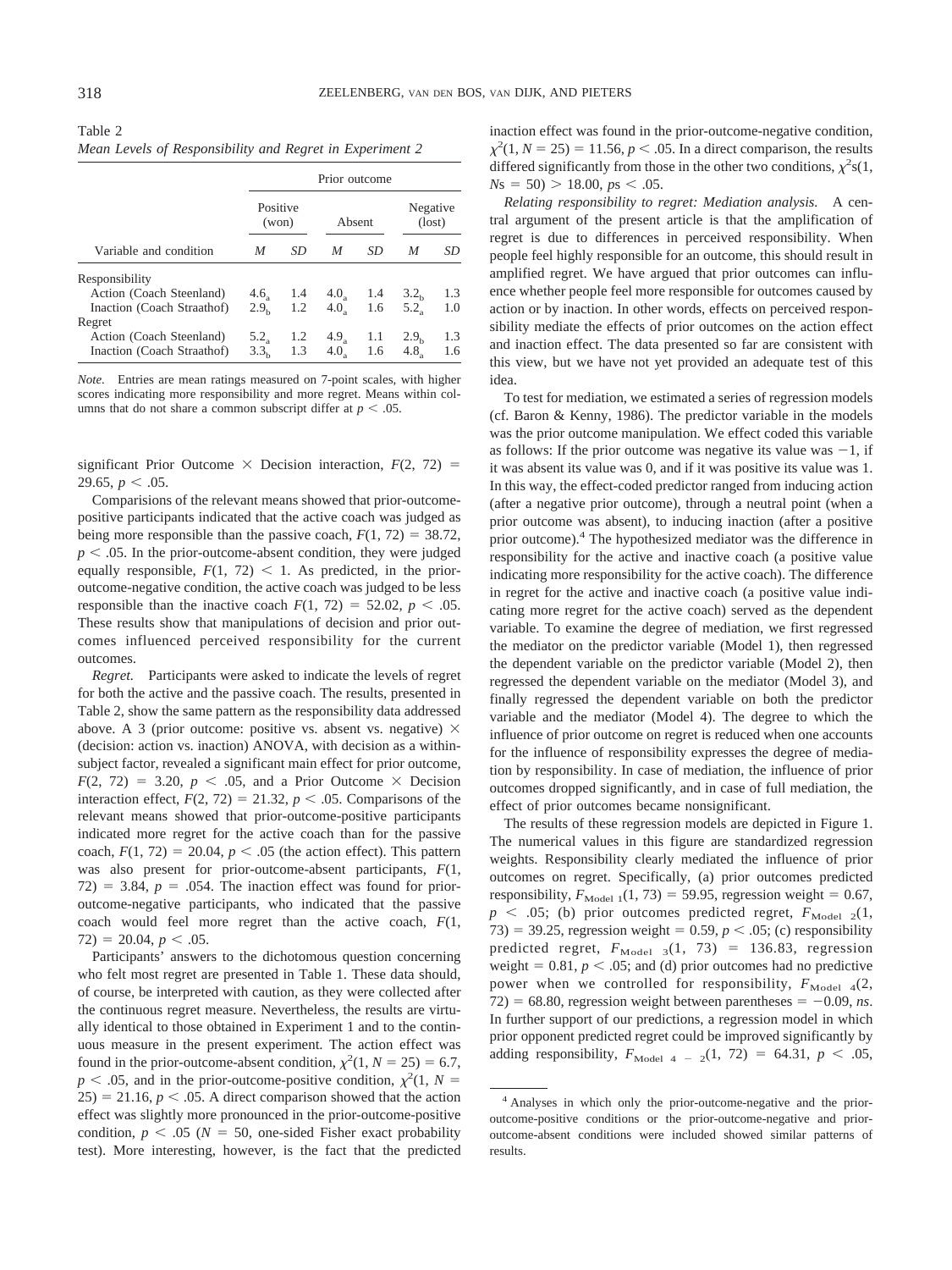

*Figure 1.* Testing the mediating role of responsibility on regret in Experiment 2. Data are standardized regression weights.  $\degree p < .05$ .

whereas a model in which responsibility predicted regret could not be improved by adding prior opponent,  $F_{\text{Model 4 - 3}}(1, 72) < 1$ . This clearly shows the mediation of responsibility between prior outcomes and regret.

## *Discussion*

The aim of Experiment 2 was to investigate the effects of prior outcomes on regret following action and inaction and to relate these effects to perceived responsibility for that particular outcome. We found the action effect in the conditions in which prior outcomes were absent or positive. However, replicating the findings of Experiment 1, we found the inaction effect when prior outcomes were negative. These findings are in accordance with an explanation of the action effect in terms of perceptions of responsibility, as also shown by the reported mediation analysis.

# Experiment 3: Prior Outcomes Exert an Influence Only When They Are Informative

We have argued that the inaction effect occurs because prior outcomes may call for action and that this is mostly the case when they are negative. In some instances, however, even negative prior outcomes may not be particularly informative. That is, sometimes prior outcomes do not signal a bad decision, and, hence, there is no need to take action. Then, action is not more normal than inaction. For example, when, in our soccer coach paradigm, an amateur soccer team has lost a game against a professional soccer team, there may be less need for the coach of the amateur team to question the strength of his team than after losing to another amateur team. Following this reasoning, the coach might be inclined to change the team after losing to another (essentially equally strong) amateur team but not after having lost from a much stronger professional team. Hence, the inaction effect—more regret after not having changed one's team—should occur after the team loses to an equally strong amateur team but should not occur after the team loses to a much stronger professional team. This hypothesis is examined in Experiment 3.

#### *Method*

One hundred students (48 men, 52 women) at Tilburg University, Tilburg, the Netherlands, participated voluntarily and were randomly assigned to one of the two conditions (professional opponent vs. amateur opponent). Participants in the professional opponent condition read the following scenario:

The soccer club "Vliestroom Boys" organizes a soccer tournament with six local amateur soccer teams and two professional soccer teams that rank high in the national Premier League (namely Feyenoord-Rotterdam and PSV-Eindhoven). Each team plays several games. Steenland and Straathof are both coach of an amateur team that participates in the tournament. Steenland is the coach of Blue-Black and Straathof is the coach of E.D.O. The teams of both coaches have played the previous game against one of the two professional teams.

Both the team of Steenland and the team of Straathof lost the previous game against the professional teams with a large margin.

In the next game, the teams of both coaches play against one of the other local amateur teams. Steenland, the coach of Blue-Black, decides to do something. He fields three different players. Straathof, the coach of E.D.O., decides not to change his team. Both teams lose this game.

The scenario in the amateur opponent condition was exactly the same, except that the opponents in the first game were two amateur teams instead of two professional teams. After reading the scenario, participants were asked to indicate "Who feels more responsible for this outcome?" and "Who experiences most regret for this outcome?" in both cases followed by response alternatives: Coach Steenland (who changed his team) or Coach Straathof (who left his team intact).

#### *Results*

The results are depicted in Table 3. This table is set up so that the results for regret and responsibility can be easily read out, as well as the relation between these two variables. Therefore, this table shows per condition (i.e., previous opponent: professional team vs. amateur team) a  $2 \times 2$  table with the participants' responses to the questions "Who is more responsible?" and "Who feels more regret?" The four cells of each 2  $\times$  2 table represent the four different combinations of the answers to the two questions. That is, when a participant answered that action would result in more responsibility and also in more regret, he or she ended up in the upper left cell of the  $2 \times 2$  table. However, when he or she answered that action would result in more responsibility but inaction would result in more regret, he or she ended up in the lower left cell, and so on. The column totals of the  $2 \times 2$  table represent the number of people who indicated action and inaction to the question "Who is more responsible?" and the row totals represent the answers to the question "Who feels more regret?" We first describe the findings for responsibility and regret that are shown in these row and column totals.

The results for responsibility were as expected. In the amateur opponent condition, the inactive coach was held more responsible for the defeat by 42 out of the 50 participants,  $\chi^2(1, N =$  $50$ ) = 23.12,  $p < .05$ , which replicates the inaction effect. In the professional opponent condition, the inactive and active coaches were equally often held most responsible for the defeat (22 participants indicated that action would be associated with more responsibility, whereas 28 participants indicated that inaction would be associated with more responsibility),  $\chi^2(1, N)$  $50$ ) = 0.32, *ns*. A direct comparison between the two conditions was also significant,  $\chi^2(1, N = 100) = 9.33, p < .05$ .

The results for regret show a pattern similar to that for responsibility. We expected to replicate the inaction effect in the amateur opponent condition, because there the prior defeat is meaningful, but not in the professional opponent condition, because there the prior defeat carries little information. The inaction effect was clearly replicated in the amateur opponent condition. The majority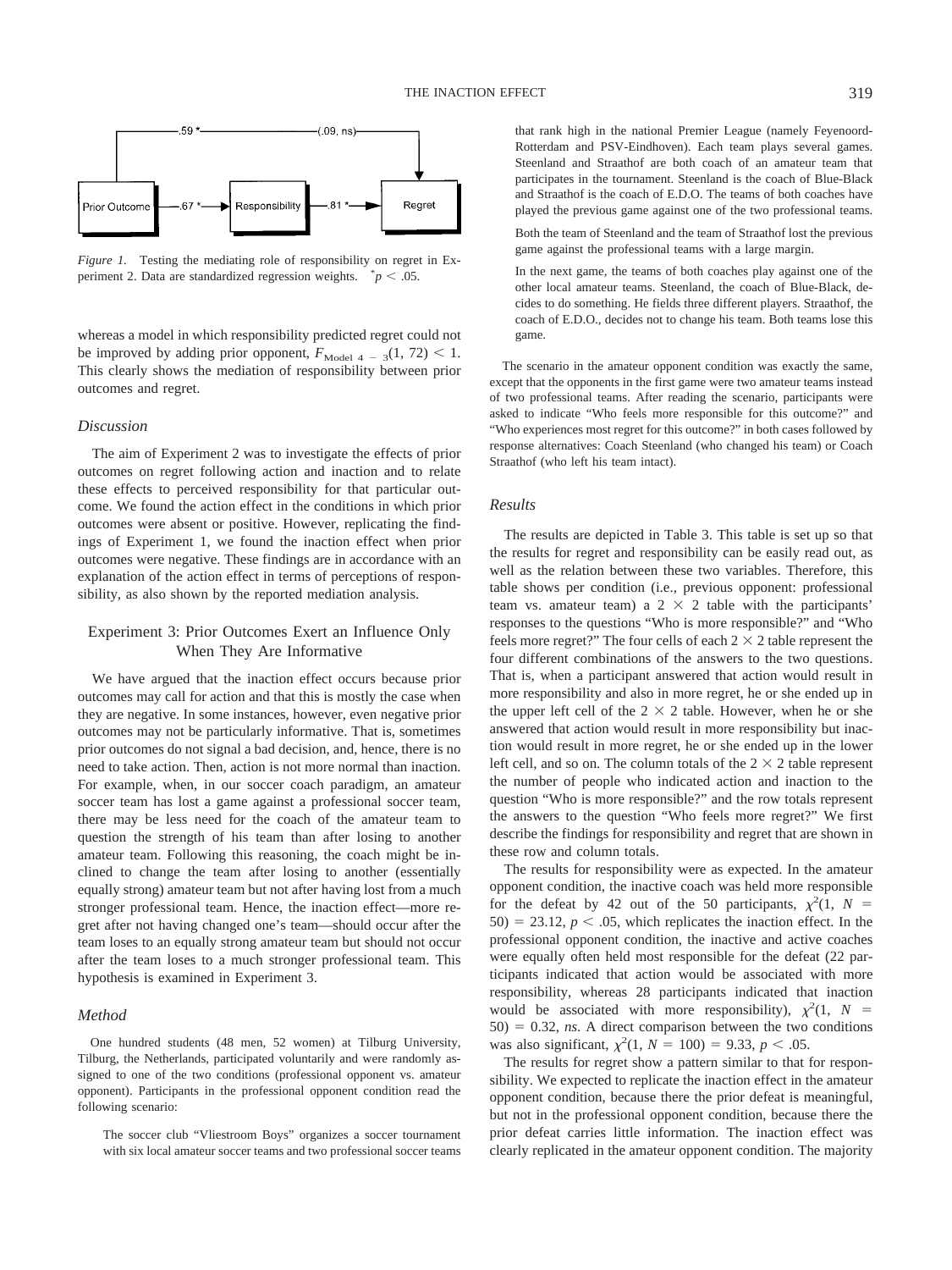|                            | Previous opponent |                          |       |                   |                          |       |  |
|----------------------------|-------------------|--------------------------|-------|-------------------|--------------------------|-------|--|
|                            |                   | Amateur team             |       | Professional team |                          |       |  |
|                            |                   | Who is more responsible? |       |                   | Who is more responsible? |       |  |
| Who feels more regret?     | Action            | Inaction                 | Total | Action            | Inaction                 | Total |  |
| Action (Coach Steenland)   |                   |                          | 12    | 18                |                          | 23    |  |
| Inaction (Coach Straathof) |                   | 33                       | 38    | 4                 | 23                       |       |  |
| Total                      | 8                 | 42                       |       | 22                | 28                       |       |  |

*Participants' Answers to the Questions Concerning Who Felt Most Regret and Responsibility for Both Previous Opponent Conditions (Experiment 3)*

*Note.* This table shows per condition (i.e., previous opponent: professional team vs. amateur team) a  $2 \times 2$ table with the participants' responses to questions "Who is more responsible?" and "Who feels more regret?" Per condition, the column totals of the  $2 \times 2$  table show the answers to the question "Who is more responsible?" and the row totals show the answers to the question "Who feels more regret?" (Thus, in the previous opponent amateur team condition, 8 participants indicated that action would result in more responsibility, whereas 42 participants indicated that inaction would result in more responsibility; and 12 participants indicated that action would result in more regret, whereas 38 participants indicated that inaction would result in more regret.) The entries in the  $2 \times 2$  tables show how the participants' responses to the question concerning responsibility and regret are related. For example, the 3 in the upper left corner represents the 3 participants in the previous opponent amateur team condition who indicated that action (i.e., Coach Steenland, who took action) would result in more responsibility and more regret. The entry 5 (directly below the entry 3) represents the 5 participants in this condition who also indicated that action would result in more responsibility, while they indicated at the same time that inaction (i.e., Coach Straathof, who did not take action) would result in more regret.

of participants believed that inaction results in more regret (38 indicated inaction; 12 indicated action),  $\chi^2(1, N = 50) = 13.52$ ,  $p < .05$ . As expected, no statistically significant difference between action and inaction was found in the professional opponent condition (23 participants indicated action; 27 indicated inaction),  $\chi^2(1, N = 50) = 0.32$ , *ns*. It is important to note that a direct comparison between the two conditions was also significant,  $\chi^2(1,$  $N = 100$ ) = 5.32,  $p < .05$ .

We now turn to the four cells of the  $2 \times 2$  tables that are shown in Table 3. These cells show how the participants' responses to the questions concerning responsibility and regret are related. For example, the *3* in the upper left cell represents the 3 participants in the amateur team opponent condition who indicated that action (i.e., Coach Steenland, who took action) would result both in more responsibility and in more regret. The *5* in the lower left cell represents the 5 participants in this condition who also indicated that action would result in more responsibility; however, these participants indicated that inaction (i.e., Coach Straathof, who did not take action) would result in more regret. The fact that most observations are either in the upper left cell or in the lower right cell demonstrates the strong relation between regret and responsibility. That is, when more responsibility is attributed to inaction (or action), more regret is also attributed to inaction (or action). The precise relation between these two variables is addressed in the next section.

We performed mediation analysis similar to the one performed for Experiment 2. Because all variables were binary, we estimated a set of logit regression models (Long, 1997). The predictor variable in the models was the previous opponent: professional team (coded 0) or amateur team (coded 1). The hypothesized mediator was who was feeling more responsible for the defeat: the coach representing action (coded 0) or the coach representing inaction (coded 1). The dependent variable was who was experiencing more regret: the coach representing action (coded 0) or the coach representing inaction (coded 1). First, the mediator was regressed on the predictor variable, next the dependent variable was regressed on the predictor variable, and finally the dependent variable was regressed on both the predictor variable and the mediator. The degree to which the influence of the prior opponent on regret was reduced when we accounted for the influence of responsibility expresses the degree of mediation by responsibility.

The results of these regression models are depicted in Figure 2. The numerical values in this figure and below are logit regression weights. Responsibility clearly mediates the influence of prior outcomes on regret. Specifically, (a) prior opponent predicted responsibility,  $\chi^2_{\text{Model 1}}(1, N = 100) = 9.61$ , regression weight  $= 1.42$ ,  $p \leq .05$ ; (b) prior opponent predicted regret,  $\chi^2_{\text{Model 2}}(1, N = 100) = 5.39$ , regression weight = 0.99, *p* < .05; (c) responsibility predicted regret,  $\chi^2_{\text{Model 3}}(1, N = 100) = 22.78$ , regression weight  $= 2.23$ ,  $p < .05$ ; and (d) prior opponent had no predictive power when controlling for responsibility,  $\chi^2_{\text{Model 4}}(1,$  $N = 100$ ) = 23.78, regression weight between parentheses = 0.50, *ns*. In further support of our predictions, a logit regression model in which prior opponent predicted regret could be improved sig-



*Figure 2.* Testing the mediating role of responsibility on regret in Experiment 3: when prior outcomes are uninformative. Data are logit weights.  $\degree p < .05$ .

Table 3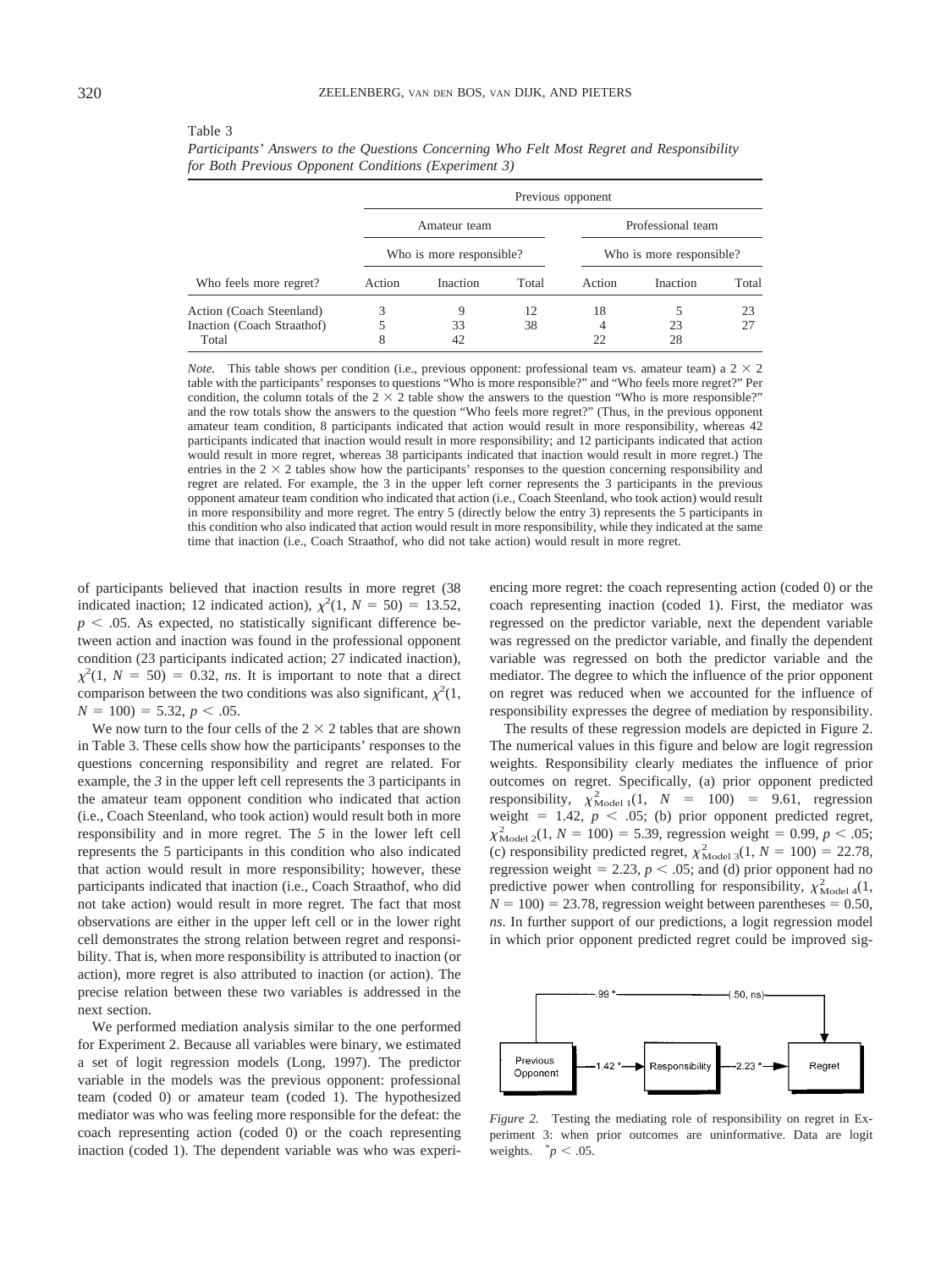nificantly by adding responsibility,  $\chi^2_{\text{Model 4-2}}(1, N = 100)$  = 18.39,  $p < .05$ , whereas a model in which responsibility predicted regret could not be improved by adding prior opponent,  $\chi^2_{\text{Model 4--3}}(1, N = 100) = 1.00$ , *ns*. This again shows the mediation of responsibility between prior outcomes and regret.

### *Discussion*

These results support our reasoning that if an amateur team loses to a professional team, the loss provides little information about the amateur team's ability, and hence there is no normal course of action (changing the team or not). But if an amateur team loses to another amateur team, this provides information that one should change the team to prevent future losses against other amateur teams. The results again strongly support that it is not action or inaction per se that determines the regret that people experience. Regret is an emotion that is functional in mastering skills and learning and in attaining a better grasp over decisions. It is especially salient in situations in which people should have known better, and not so much when this is not the case. Moreover, the impact of prior outcomes on regret is mediated by the responsibility for the decision.

# Experiment 4: Comparing Action/Inaction Effects for Regret and Disappointment

In the previous experiments, we focused on effects of action/ inaction on regret. In the present experiment, we extend our focus and incorporate other emotional reactions to decision outcomes. We believe that this is an important experiment because in research on effects of action/inaction on emotional reactions, the dependent variable frequently is not regret but a more general and nonspecific measure of negative affect. For example, both Gleicher et al. (1990) and Zeelenberg, Van der Pligt, and De Vries (2000) confronted participants with action/inaction scenarios and measured general affective reactions. Gleicher et al. asked participants to indicate "who feels worse" (p. 289), and Zeelenberg et al. asked participants to indicate on an 11-point scale how bad  $(-5)$ or good (5) the active and the passive actor felt. More important, however, in studies directly aimed at regret, the measurement of the dependent variables has also been quite general. For example, Landman (1987, see p. 530) reported having asked participants to indicate "who feels worse." More recently, Connolly et al. (1997) investigated regret following action and inaction using an assessment of happiness with the obtained outcome on an 11-point scale ranging from 5 (*very unhappy*) to 5 (*very happy*).

We question whether these indirect measures teach us something about the psychology of regret. Put differently, when interested in regret, can we learn something by measuring related affective states? Recent research on the causes and consequences of specific emotions shows that one cannot simply assume that different emotions respond in the same way to identical manipulations, and, hence, this research stresses the need for emotionspecific theorizing (DeSteno et al., 2000; Lerner & Keltner, 2001; Zeelenberg, Van Dijk, & Manstead, 1998).

It seems worthwhile in this respect to differentiate between regret and disappointment, two important emotions people may experience after action/inaction decisions that go awry. Like regret, disappointment can be described as a feeling of negative affect. Indeed, on first sight, these emotions have a lot in common. They have both been called counterfactual emotions, both have negative valence, both are common experiences, and both are the result of decisions with unfortunate outcomes (Landman, 1993; Loomes & Sugden, 1982, 1987; Roese, 1997; Roese & Olson, 1997; Zeelenberg, Van Dijk, Manstead, & Van der Pligt, 1998; Zeelenberg, Van Dijk, Manstead, & Van der Pligt, 2000). On the basis of these similarities, one might be tempted to expect similar results for regret and disappointment.

However, we emphasize that regret and disappointment are not identical emotions and that the relation between prior outcomes and action/inaction effects may be different for both types of emotions. Previous research revealed that disappointment and regret do differ with regard to the experiential content (Zeelenberg, Van Dijk, Manstead, & Van der Pligt, 1998), the way they are evoked (Van Dijk, Van der Pligt, & Zeelenberg, 1999; Zeelenberg, Van Dijk, & Manstead, 1998), and the different behavioral consequences these two emotions may produce (Zeelenberg & Pieters, 1999). As Landman (1993) has argued, "an essential difference is disappointment's, and not regret's, dependence on expectations (estimated probabilities) of various outcomes" (p. 47; see also Van Dijk & Van der Pligt, 1997). Experiments 1–3 of the current article inform us about the effects of manipulations of action/inaction and prior outcomes on regret. What can we expect for disappointment? Instead of predicting that these manipulations have similar effects on regret and disappointment, we predicted marked differences. Because disappointment results from outcomes that fall below expectations, it is important, we argue, to consider the effects of prior outcomes on expectations. We propose that manipulations of prior outcomes and action/inaction interact to affect expectations and, consequently, ratings of disappointment. For our soccer coach paradigm, we therefore predicted that participants in the prioroutcome-negative condition would report more disappointment after action than after inaction. After all, when a prior game was lost, expectations of winning the next game will not be high. Taking action to prevent further losses, however, may increase expectations, which causes disappointment following a loss to be more intense than it would be in the case of inaction. In a similar vein, we predicted expectations in the prior-outcome-positive condition to be influenced by the outcome of the prior game. After having won the prior game, expectations of winning the next game should be high. Taking action, changing the winning team, should decrease expectations. Losing the next game should then result in less disappointment compared with losing the game following inaction. Because the prior-outcome-absent condition did not contain information about the prior game on which expectations could be based, we had no a priori prediction about whether in this condition action or inaction would result in more disappointment.

Thus, the primary goal of this experiment, apart from replicating the main findings of Experiments 1–3, is to demonstrate that it is important to be specific about the emotion under investigation. As we have detailed above, we believe it is crucial to ask for specific ratings of that particular emotion, as action/inaction manipulations may result in completely opposite effects for different emotions.

#### *Method*

One hundred fifty students at Tilburg University (87 men, 63 women) participated voluntarily and were paid for their participation. They were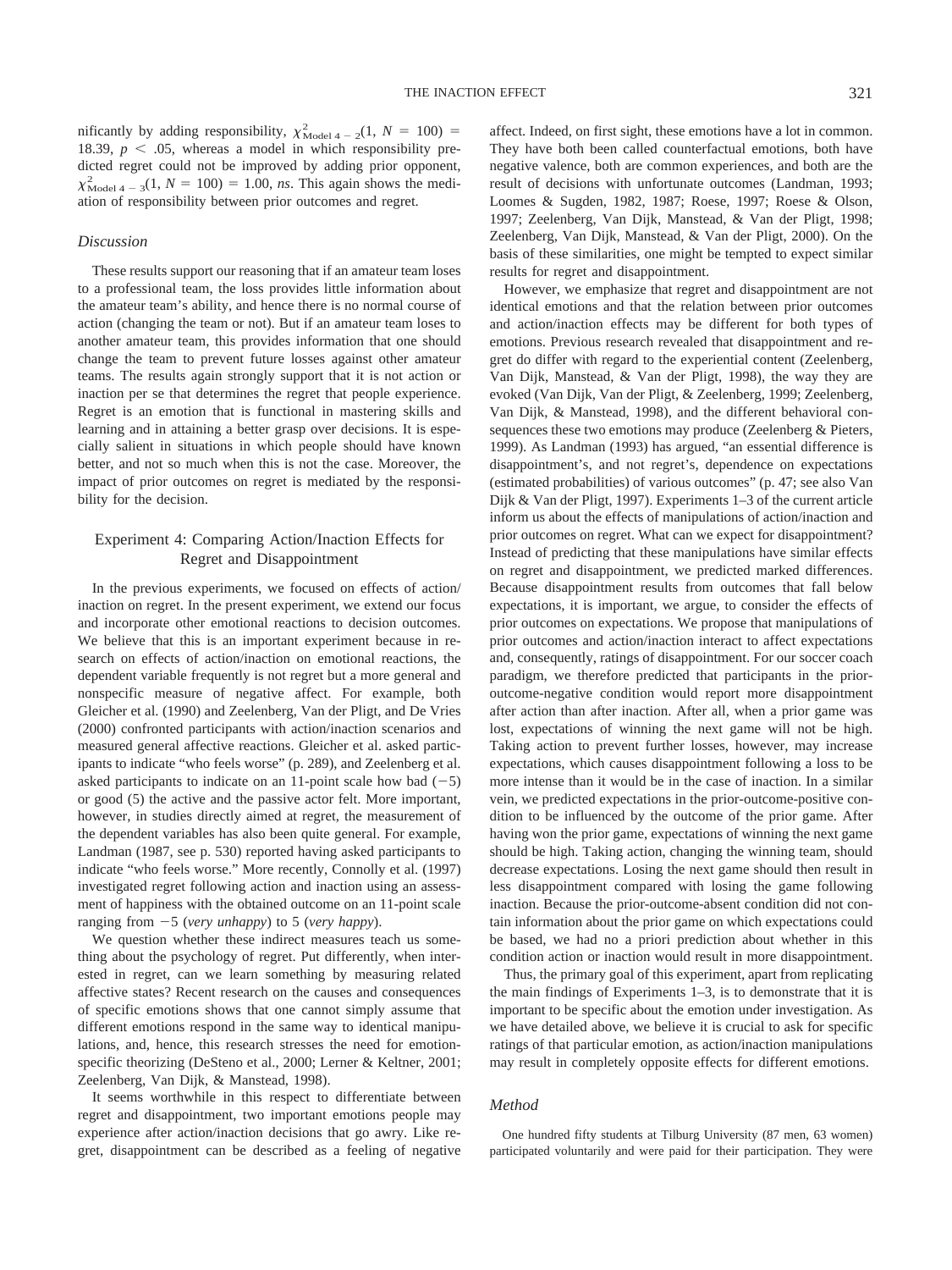randomly assigned to one of three conditions (prior outcome: positive vs. absent vs. negative). Participants first read the part of the scenario that introduced the two soccer teams and the results they obtained during the last game (the prior outcome), after which they read about the decisions of both soccer coaches for action and inaction. Then they were asked the following question to investigate the effects of action/inaction on their expectations: "Which coach has the highest expectation of winning the game of this Sunday?" After participants answered this question, they read on a subsequent page that both teams lost the Sunday game. Subsequently, they were asked, "Which coach feels more responsible for this outcome?" "Who feels more regret?" and "Who feels more disappointment?"

## *Results and Discussion*

The results are depicted in Table 4. This table is set up similarly to Table 3, so that the results for regret and responsibility, and the results for disappointment and expectations, can be seen separately (in the row and column totals) as well as the relation between these variables (in the cells of the different  $2 \times 2$  tables).

*Responsibility and regret.* The upper panel of Table 4 displays the results for regret and the hypothesized mediator responsibility. The results for responsibility were as expected. The active coach was judged as more responsible in the prior-outcome-absent condition (38 chose action vs. 12 chose inaction),  $\chi^2(1, N =$  $50$ ) = 13.52,  $p < .05$ , and in the prior-outcome-positive condition (48 chose action vs. 2 chose inaction),  $\chi^2(1, N = 50) = 42.32, p <$ .05. A comparison of these two conditions showed that this effect was more pronounced in the latter condition,  $\chi^2(1, N)$  $100$ ) = 8.31,  $p < .05$ . It is important to note that in the prioroutcome-negative condition the effect was reversed, such that the inactive coach was judged to be more responsible than the active coach (18 chose action vs. 32 chose inaction),  $\chi^2(1, N =$ 

 $50$ ) = 3.92,  $p < .05$ , which is consistent with the inaction effect. The results in this condition differed significantly from those obtained in the other two conditions,  $\chi^2 s(1, Ns = 100) > 16$ ,  $ps <$ .05.

The results for regret mimic the findings of the earlier experiments (see also Table 1) and are in line with those for responsibility. The action effect was found in the prior-outcome-absent condition. Participants indicated that Coach Steenland (action) would feel more regret than would Coach Straathof (inaction; 41 chose action vs. 9 chose inaction),  $\chi^2(1, N = 50) = 20.48, p < .05$ . This effect was slightly more pronounced (but not significantly so) in the prior-outcome-positive condition (44 chose action vs. 6 chose inaction),  $\chi^2(1, N = 50) = 28.88, p < .05$ . In the prioroutcome-negative condition, however, the effect was reversed. Participants reported that the inactive coach would feel more regret than active coach (18 chose action vs. 32 chose inaction),  $\chi^2(1)$ ,  $N = 50$ ) = 3.92,  $p < .05$ . This condition again differed significantly from the other two,  $\chi^2 s(1, Ns = 100) > 21.00, ps < .05$ .

*Expectations and disappointment.* The lower panel of Table 4 displays the results for disappointment and the hypothesized mediator expectations. The results for expectations are in line with our predictions. We reasoned that, overall, the expectations would be low in the prior-outcome-negative condition, as the teams lost the prior match. Changing the team (i.e., action) was expected to elevate expectations. Indeed, participants in this condition indicated that the expectations for the active coach would be higher (39 chose action vs. 11 chose inaction),  $\chi^2(1, N = 50) = 15.68$ ,  $p < .05$ . We also reasoned that, overall, the expectations would be high following a prior victory (i.e., in the prior-outcome-positive condition) and that these would be decreased by taking action,

Table 4

*Participants' Answers to the Questions Concerning Regret and Responsibility (Top Half) and Disappointment and Expectations (Bottom Half) for Each of the Three Prior Outcome Conditions (Experiment 4)*

|                                                                 | Prior outcome            |                                                   |          |                            |                              |          |                          |                              |          |
|-----------------------------------------------------------------|--------------------------|---------------------------------------------------|----------|----------------------------|------------------------------|----------|--------------------------|------------------------------|----------|
|                                                                 |                          | Positive                                          |          | Absent                     |                              |          | Negative                 |                              |          |
|                                                                 | Who is more responsible? |                                                   |          | Who is more responsible?   |                              |          | Who is more responsible? |                              |          |
| Who feels more regret?                                          | Action                   | Inaction                                          | Total    | Action                     | Inaction                     | Total    | Action                   | Inaction                     | Total    |
| Action (Coach Steenland)<br>Inaction (Coach Straathof)<br>Total | 44<br>48                 | $\overline{0}$<br>$\mathcal{L}$<br>$\overline{c}$ | 44<br>6  | 34<br>4<br>38              | 12                           | 41<br>9  | 12<br>6<br>18            | 6<br>26<br>32                | 18<br>32 |
|                                                                 |                          | Who had higher expectations?                      |          |                            | Who had higher expectations? |          |                          | Who had higher expectations? |          |
| Who feels more disappointment?                                  | Action                   | Inaction                                          | Total    | Action                     | Inaction                     | Total    | Action                   | Inaction                     | Total    |
| Action (Coach Steenland)<br>Inaction (Coach Straathof)<br>Total | 12                       | 13<br>25<br>38                                    | 20<br>30 | 15<br>$\overline{c}$<br>17 | 14<br>19<br>33               | 29<br>21 | 31<br>8<br>39            | 6<br>5<br>11                 | 37<br>13 |

*Note.* This table shows per condition (i.e., prior outcome: positive vs. absent vs. negative) a  $2 \times 2$  table within the top half the participants' responses to questions "Who is more responsible?" and "Who feels more regret?" and in the bottom half the participants' responses to questions "Who had higher expectations?" and "Who feels more disappointment?" In the top half, the column totals of each  $2 \times 2$  table show the answers to the question "Who is more responsible?" and the row totals show the answers to the question "Who feels more regret?" The entries in the  $2 \times 2$  tables in the top half show how the participants' responses to the question concerning responsibility and regret are related. In the bottom half, the column totals show the answer to the question "Who had higher expectations?" and the row totals show the answers to the question "Who feels more disappointment?" The entries in the  $2 \times 2$ tables in the bottom half show how the participants' responses to the question concerning expectations and disappointment are related.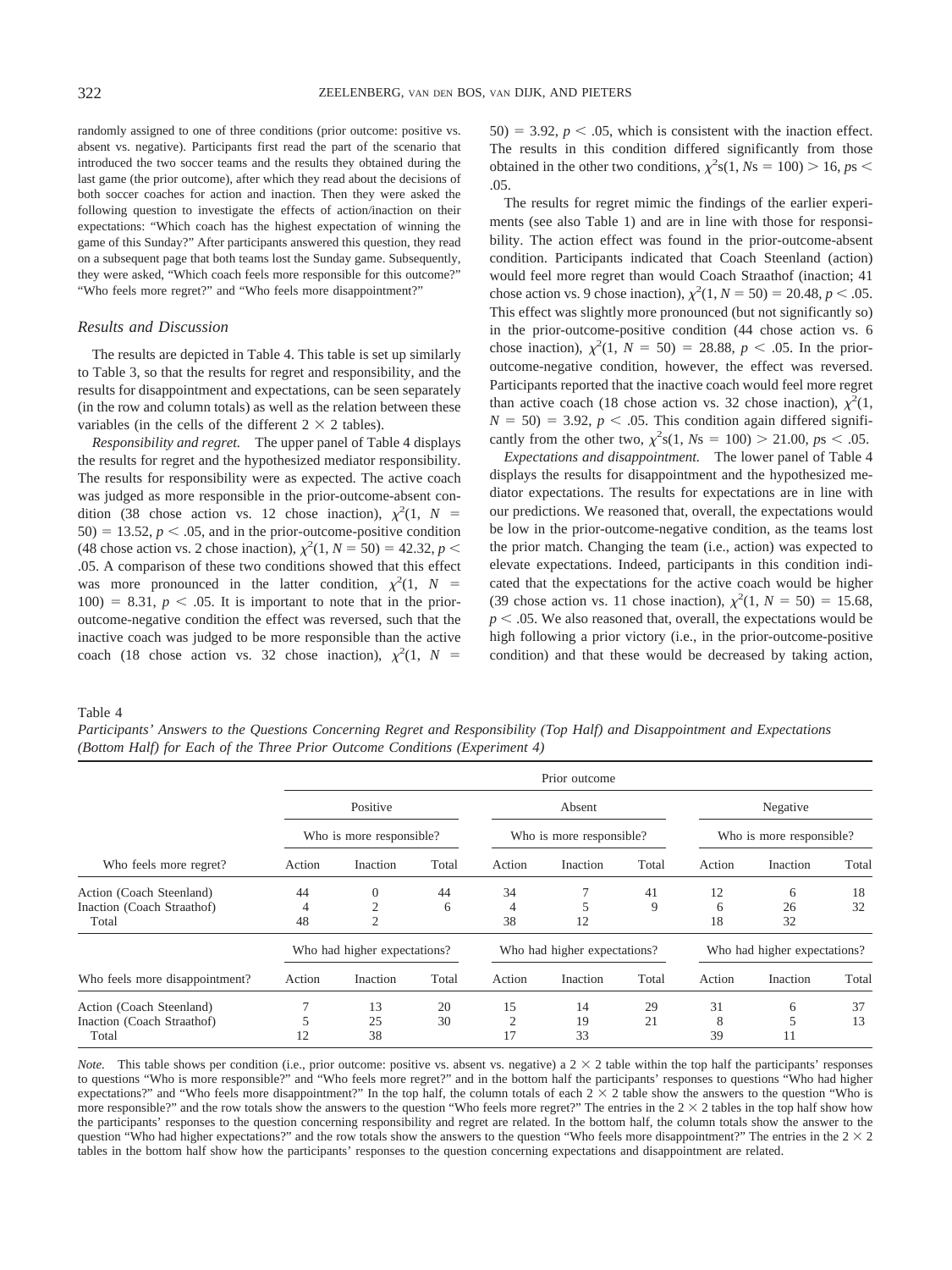resulting in lower expectations following action. This is what we found (12 chose action vs. 38 chose inaction),  $\chi^2(1, N =$  $50) = 13.52, p < .05$ . We had no predictions for the prioroutcome-absent condition. The results show that participants indicated higher expectations following inaction (17 chose action vs. 33 chose inaction),  $\chi^2(1, N = 50) = 5.12, p < .05$ .

The results for disappointment were as expected and, hence, very different from the results for regret. In the prior-outcomepositive condition, participants indicated more disappointment following inaction, albeit not significantly so (20 chose action vs. 30 chose inaction),  $\chi^2(1, N = 50) = 2.00$ , *ns*. Participants in the prior-outcome-negative condition indicated more disappointment following action (37 chose action vs. 13 chose inaction),  $\chi^2(1, N =$  $50$ ) = 11.52,  $p < 0.05$ . Note that for these two conditions the effects are completely opposite to what was found for regret. Participants in the prior-outcome-absent condition indicated more disappointment following action than following inaction, but this difference was not significant (29 chose action vs. 21 chose inaction),  $\chi^2(1)$ ,  $N = 50$ ) = 1.28, *ns*.

*Relating responsibility to regret and expectations to disappointment: Mediation analysis.* Next, we examined the mediation effect of responsibility on regret and of expectations on disappointment (see Figure 3), again by estimating sets of logit regression models (Long, 1997). The predictor variable in the models was the prior outcome manipulation. As in Experiment 2, this variable was effect coded: If the prior outcome was negative its value was  $-1$ , if it was absent its value was 0, and if it was positive its value was 1.

The results for regret are reported first (logit regression weights and *p* values). As expected, responsibility mediated the influence of prior outcome on regret. Specifically, the analyses showed that (a) prior outcomes predicted responsibility,  $\chi^2_{\text{Model 1}}(1, N =$ 150) = 47.59, regression weight = 1.82,  $p < .05$ ; (b) prior outcomes predicted regret,  $\chi^2_{\text{Model 2}}(1, N = 150) = 34.03$ , regression weight  $= 1.43$ ,  $p \le 0.05$ ; (c) responsibility predicted regret,  $\chi^2_{\text{Model 3}}(1, N = 150) = 49.57$ , regression weight = 2.79, *p* < .05; (d) the influence of prior outcomes on regret was reduced by almost half when responsibility was accounted for, although it still remained significant,  $\chi^2_{\text{Model 4}}(2, N = 150) = 56.78$ , regression weight  $= 0.84$ ,  $p < .05$ . In further correspondence with these



*Figure 3.* Testing the mediating role of responsibility on regret and expectations on disappointment in Experiment 4. Data are logit weights.  $p^*$  < .05.

findings, a logit regression model in which responsibility predicted regret could be improved by adding the prior outcome variable,  $\chi^2$ <sub>Model 4</sub> – <sub>2</sub>(1, *N* = 150) = 7.21, *p* < .05, whereas a model in which the prior outcome variable predicted regret could be improved to a much larger extent by adding responsibility,  $\chi^2_{\text{Model 4-3}}$  $(1, N = 150) = 22.75, p < .05$ . This shows the, in this case partial, mediation of responsibility between prior outcomes and regret.

The results for disappointment are reported next. As we anticipated, expectations mediated the influence of prior outcome on disappointment. The results show that (a) prior outcomes predicted expectations,  $\chi^2_{\text{Model 1}}(1, N = 150) = 31.09$ , regression weight  $= 1.22$ ,  $p < .05$ ; (b) prior outcomes predicted disappointment,  $\chi^2_{\text{Model 2}}(1, N = 150) = 12.07$ , regression weight = 0.73,  $p < .05$ ; (c) expectations predicted disappointment,  $\chi^2_{\text{Model 3}}(1,$  $N = 150$ ) = 22.41, regression weight = 1.66,  $p < .05$ ; and (d) the influence of prior outcomes on disappointment was insignificant when expectations were accounted for,  $\chi^2_{\text{Model 4}}(2, N = 150)$  = 25.17, regression weight  $= 0.40$ , *ns*. In further support of our predictions, a logit regression model in which the prior outcome variable predicted disappointment could be improved significantly by adding expectations,  $\chi^2_{\text{Model 4--2}}(1, N = 150) = 13.01, p <$ .05, whereas a model in which expectations predicted disappointment could not be improved by adding the prior outcome variable,  $\chi^2_{\text{Model 4} - 2}(1, N = 150) = 2.76$ , *ns*. This shows the mediation of expectations between prior outcomes and disappointment.

The case for the influence of responsibility on regret (but not on disappointment) and for expectations on disappointment (but not on regret) was strengthened in two final logit regression analyses. In the first analysis, regret was predicted from the prior outcome variable and responsibility as well as from expectations. As expected, the responsibility variable was significant in this analysis, model- $\chi^2(3, N = 150) = 56.92$ , regression weight = 2.24, *p* < .05, but the expectations variable was not (regression weight  $= 0.19$ ,  $p > .5$ ). In the second analysis, disappointment was predicted from the prior outcome variable and expectations as well as from responsibility. As we anticipated, the expectations variable was significant in this analysis, model- $\chi^2(3, N = 150) = 25.21$ , regression weight  $= 1.38$ ,  $p < .05$ , but the responsibility variable was not (regression weight  $= -0.10, p > .5$ ).

This experiment reveals, as do the previous ones, that the effects of action/inaction on counterfactual emotions are very much contingent on what is known about prior outcomes. More important, the present experiment also shows that the effects of action/ inaction may be very different for regret and disappointment. This noteworthy finding corroborates both our view that it is important to be specific in theoretical and operational terms about the emotion under investigation and our claims about the restricted generalizability of the action effect.

#### General Discussion

The data presented in this article show that the action effect is not as robust as has been suggested by the overwhelming amount of replications reported in previous articles. The main difference between previous studies on the action effect and our current approach is that previous studies tended to concentrate on isolated decisions, whereas we studied sequences of decisions. From a theoretical standpoint, the notion of sequential decisions has generated new insights on the occurrence of action effects. In partic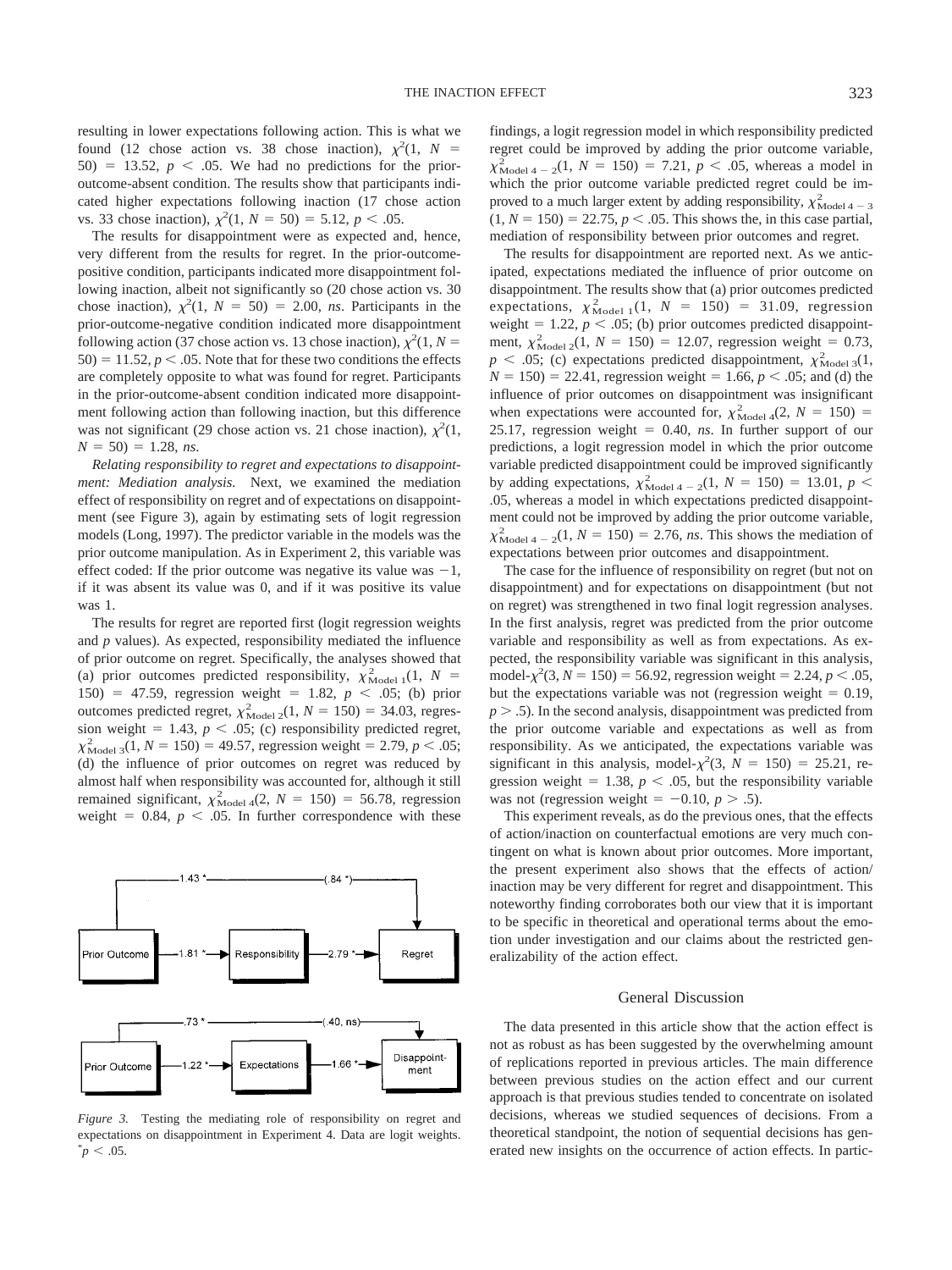ular, our results suggest that, depending on the valence of prior outcomes, inaction may result in more regret than action; that is, a reversal of "the clearest and most frequently replicated finding" (Gilovich & Medvec, 1995, p. 380) in the regret domain. From a practical standpoint, one could argue that our current approach more closely resembles reality, in which decisions are rarely made in isolation. Instead, decisions usually follow on previous outcomes and decisions.

We regard it as telling that these findings are derived from experiments that, with the exception of the notion of prior outcomes, stay very close in methodology to the original work by Kahneman and Tversky (1982; cf. Kahneman, 1995). That is, participants were confronted with a scenario in which two persons arrive at the same negative outcome. One person arrives at this outcome after a decision to act, and the other person arrives at the same outcome through a decision not to act.

It is not only in terms of methodology that our current research builds on Kahneman and Tversky's (1982) pioneering work. Throughout the article, we relate our insights to the notion of normality in the sense that, like Kahneman and Tversky, we postulate that regret after abnormal decisions may be more extreme than after normal decisions. The innovative part of our approach is that we reason that normality of action and inaction may be dependent on prior outcomes. In the current article, we manipulated normality of actions and inactions by having participants read information about prior outcomes. This manipulation was inspired in part by research on the "win stay–lose change" heuristic and on consumer brand switching, which suggests that people mainly act when prior outcomes are negative (e.g., Macy, 1995; Tellis & Geath, 1990). In the present experiments, the prior outcome was the outcome of the soccer game a team played the previous week. Consistent with predictions, we found that when the prior game was won or when there was no information about the prior game, participants reported that the coach who acted would feel more regret than would the coach who did not act. When the prior game was lost, participants indicated that the coach who acted would feel less regret than would the coach who did not act. The active coach at least tried to prevent further losses, whereas the inactive coach did nothing.

The finding that people regret negative outcomes that were caused by inactions more than they regret equally negative outcomes caused by actions when these outcomes were preceded by another negative outcome is consistent with an explanation of the action effect in terms of perceived responsibility. More support for this explanation was found in Experiments 2–4, in which analyses show mediation for perceived responsibility in the case of regret. Other findings from these experiments are also consistent with this reasoning.

It is appropriate to note that although we focus exclusively on the effects of prior outcomes, our point is actually much broader.<sup>5</sup> Our manipulations of past outcomes are merely a vehicle to influence the normality of the actions that could produce regret. As Kahneman and Tversky (1982) and Kahneman and Miller (1986) argued, it is the normality of these behaviors that amplify the regret. We aim to show that in cases in which action is called for, unfortunate failures to act produce more regret. Action can be called for by negative prior outcomes, as we currently argue, but also by other factors, such as the social roles of some professions in which it is the person's job to act. Fire fighters, for example, are supposed to act in case of a fire and try to prevent bad things from happening. When they fail to act in these situations, they probably experience more regret and receive greater blame than do those who acted ineffectively. In other words, our current focus on the effects of prior outcomes is subordinate to the higher principle of normality.

## *Scenario-Based Versus Real-Life Regrets*

The existence of an inaction effect and its interpretation in terms of perceived responsibility might also offer an explanation for Gilovich and Medvec's (1994, Study 5) failure to replicate the action/inaction finding for short-term real-life regrets. Gilovich and Medvec asked respondents to recall their single most regrettable action and inaction from the past week. Respondents indicated that they regretted recent actions as often as recent inactions. In a recent extension of this study, Feldman, Miyamoto, and Loftus (1999) asked participants about the intensity of both action and inaction regrets, and they also found that in real life these are equally intense. These findings thus contradict the earlier studies showing the action effect. Why is it that the most frequently replicated finding in scenario studies was not replicated in surveys of real-life regrets?

The answer might be related to the discrepancy between scenario-based and real-life regrets (see also Feldman et al., 1999). As we argue in this article, regret stems from the realization that an alternative course of action would have been better and from feelings of responsibility for the current outcome. Thus, regret arising from self-recrimination or self-blame is most pronounced when the decision was unreasonable, inexplicable, or indefensible (cf. Sugden, 1985). In the typical scenario study, participants learn about choices other people make and the outcomes associated with these actions without learning about the possible reasons why these people opt for action or inaction. In the Gilovich and Medvec (1994) and Feldman et al. (1999) surveys, respondents focused on their own real-life regrets. These respondents probably knew why they had chosen the regretted action or inaction and could probably explain these choices. Hence, there is no a priori reason to expect that the decisions not to act in these real-life samples were more explicable and defensible and thus associated with less responsibility than the decisions to act. This might explain why actions and inactions were equally regretted.

Thus, the findings of Gilovich and Medvec (1994) and of Feldman et al. (1999) can easily be accounted for in our reasoning. Of course, whether this explanation is valid cannot be determined on the basis of our data, and this is not the main focus of our investigation. Our main aim is to demonstrate the potential effects of prior outcomes on experienced regret and, more generally, to draw attention to the potential benefits of studying regret effects in a chain of events and decisions. By taking this into account and putting this notion at the heart of theorizing, one not only stays closer to the way decisions are embedded in reality but, as the current results indicate, one may also generate new and challenging findings.

<sup>5</sup> We thank an anonymous reviewer for stimulating us to address the more general implications of our theorizing.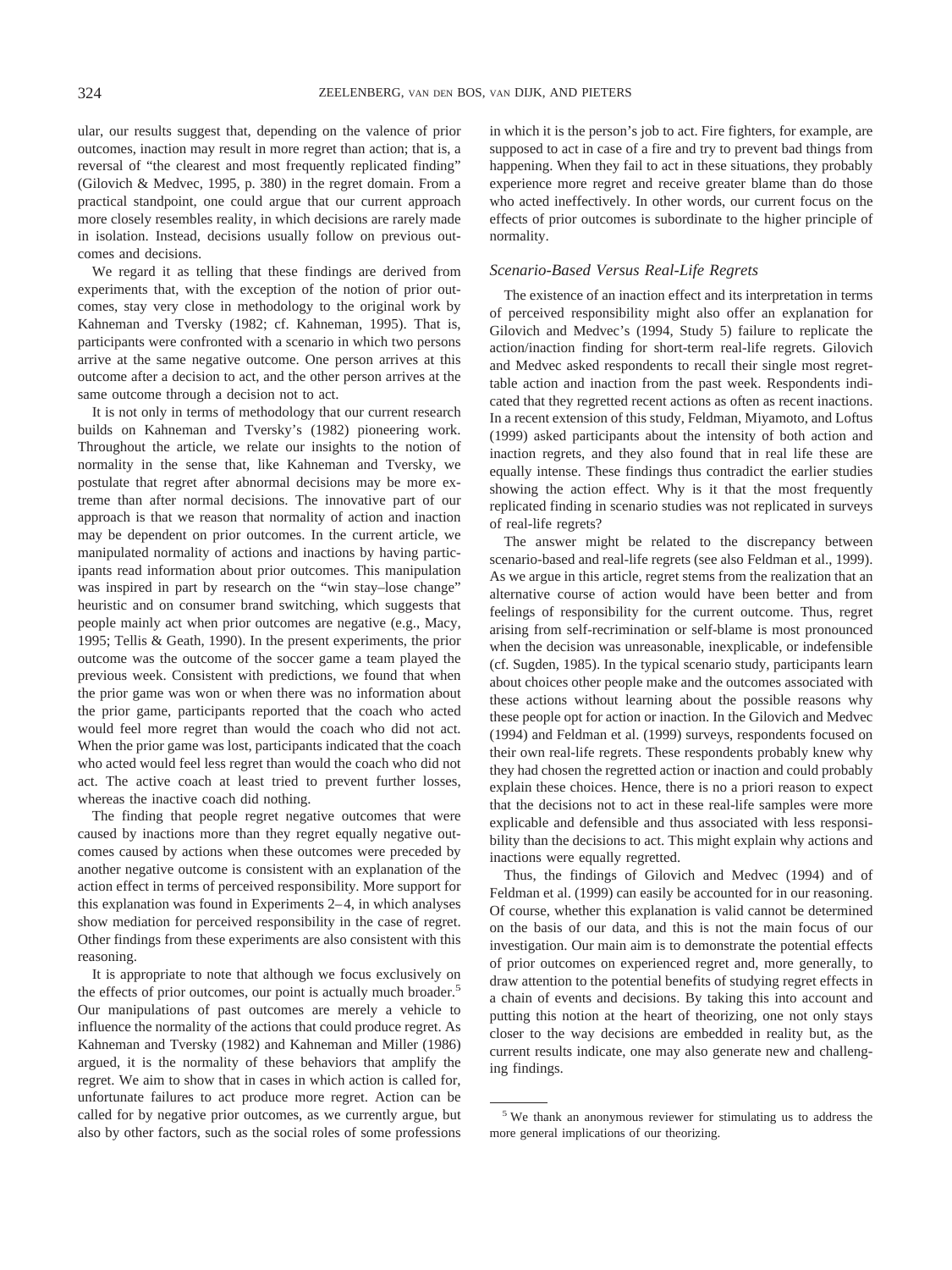A second discrepancy between scenario-based and real-life regrets is the fact that participants in scenario studies do not actually experience regret but rather make predictions about what others, given a particular set of circumstances, might experience. Hence, given this projective nature of our findings, we have to be cautious in drawing conclusions about actual regret experiences and their behavioral implications. We have reasons to believe, however, that the current findings provide valuable insights into the psychology of regret. First, even when one has serious doubts about the correspondence between these imagined regrets and actual experienced regrets, one has to acknowledge that our data provide insights into what people anticipate regretting later on (cf. Connolly et al., 1997). These anticipated regrets have been shown to impact behavioral choice (for reviews, see Mellers, 2000; Zeelenberg, 1999). Second, many of the regret research findings, most of which are cited in this article, have been replicated using a whole range of methodologies, including scenario studies and recalled life experiences. In what follows, we assume sufficient correspondence between scenario-based regret and real-life regrets to speculate about the implications of our findings for the dynamics of regret.

#### *Regret in the Action Sequence*

Our findings thus suggest that it is worthwhile to shift attention to situations in which actions are not made in isolation but instead are embedded in an action sequence. When one thinks further along this line, the findings also draw attention to possible effects of experienced regret on subsequent behavior.

Although there is a large, emerging stream of research on the antecedents and consequences of anticipated regret in decision making, few studies have examined the more dynamic aspects of regret (cf. Zeelenberg et al., 2001). For example, what is the influence of the experience of regret on subsequent decisions, how can it moderate intention–choice relationships, and, more generally, what is regret's role in causing behavior? In a review of the role of feelings in the action sequence, Schwartz and Bohner (1996, p. 128) concluded that empirical research is mostly related to predecision and preaction processes such as determination of goal desirability and categorization of alternatives. Such research has emphasized the diagnostic function that global, environmentally induced moods such as happiness or sadness have in people's cognitive processes. Although emotion research has established that specific negative emotions such as regret, disappointment, fear, and anger are accompanied by very different thoughts, feelings, action tendencies, and goals (Frijda et al., 1989; Roseman, Wiest, & Swartz, 1994), research on the role of specific emotions in the action and postaction phases is virtually absent.

Our present series of studies suggests that the specific emotion of regret is highly sensitive to prior outcomes and that these prior outcomes signal the need for action or inaction. Taking this perspective, one may argue that the emotion regret is informative with regard to the current status of individuals' goals (Lecci, Okun, & Karoly, 1994) and may result in a focus on nonattained goals and, consequently, promote goal persistence. Thus, regret can be viewed as a goal-directed emotion (Bagozzi, Baumgartner, & Pieters, 1998; Bagozzi, Baumgartner, Pieters, & Zeelenberg, 2000), able to influence the expenditure of effort during the action phase. This implies that experiences of regret may strongly affect people's behaviors. In the future, researchers may want to examine more closely the role of regret experiences in goal striving and goal-directed behavior. For instance, it seems valuable to gain insight into the effects of regret on self-protective behaviors. There is evidence for beneficial effects of anticipated regret on selfprotection (Richard, Van der Pligt & De Vries, 1996; Josephs, Larrick, Steele, & Nisbett, 1992), but it is not yet clear whether and how the experience of the emotion itself, rather than its anticipation, may influence behaviors.

How does this relate to action and inaction regrets? It is interesting that research on inaction inertia (Tykocinski & Pittman, 1998) suggests that regrets over inaction may reduce the likelihood that one acts on a subsequent opportunity that is still attractive but less attractive than the one missed earlier. However, we argue that the opposite may happen when the new opportunity is more attractive than the missed one. In that case, the regret experienced over the failure to act may promote action to be taken on the new opportunity. Similarly, action regrets may cause one to act more prudently in the future and, hence, their effect can be seen as inhibiting behavior, but research on consumer regrets has shown that the experience of regret promotes switching behavior (Tsiros & Mittal, 2000; Zeelenberg & Pieters, 1999; Zeelenberg et al., 2001). Future research should investigate the conditions under which action and inaction regrets are mobilizing or paralyzing.

However, to return to the concept that motivates the research we report here, compared with previous studies, the findings of the present article tell us something that is fundamental with regard to the psychology of regret. The present findings show that prior decision outcomes influence people's attributions of feelings of regret following action and inaction. What is especially interesting about the current findings is that they suggest that negative prior decision outcomes can promote action tendencies and, hence, may make people regret inaction more than action. In this way, the present article explores the inaction effect in the psychology of regret.

#### References

- Bagozzi, R. P., Baumgartner, H., & Pieters, R. (1998). Goal-directed emotions. *Cognition and Emotion, 12,* 1–26.
- Bagozzi, R., Baumgartner, H., Pieters, R., & Zeelenberg, M. (2000). The role of emotions in goal directed behavior. In S. Ratneshwar, D. G. Mick, C. Huffman (Eds.), *The why of consumption* (pp. 36–58). London: Routledge.
- Baron, J., & Ritov, I. (1994). Reference points and omission bias. *Organizational Behavior and Human Decision Processes, 59,* 475–498.
- Baron, R. M., & Kenny, D. A. (1986). The moderator–mediator variable distinction in social psychological research: Conceptual, strategic, and statistical considerations. *Journal of Personality and Social Psychology, 51,* 1173–1182.
- Bell, D. E. (1982). Regret in decision making under uncertainty. *Operations Research, 30,* 961–981.
- Connolly, T., Ordóñez, L. D., & Coughlan, R. (1997). Regret and responsibility in the evaluation of decision outcomes. *Organizational Behavior and Human Decision Processes, 70,* 73–85.
- DeSteno, D., Petty, R. E., Wegener, D. T., & Rucker, D. D. (2000). Beyond valence in the perception of likelihood: The role of emotion specificity. *Journal of Personality and Social Psychology, 78,* 397–416.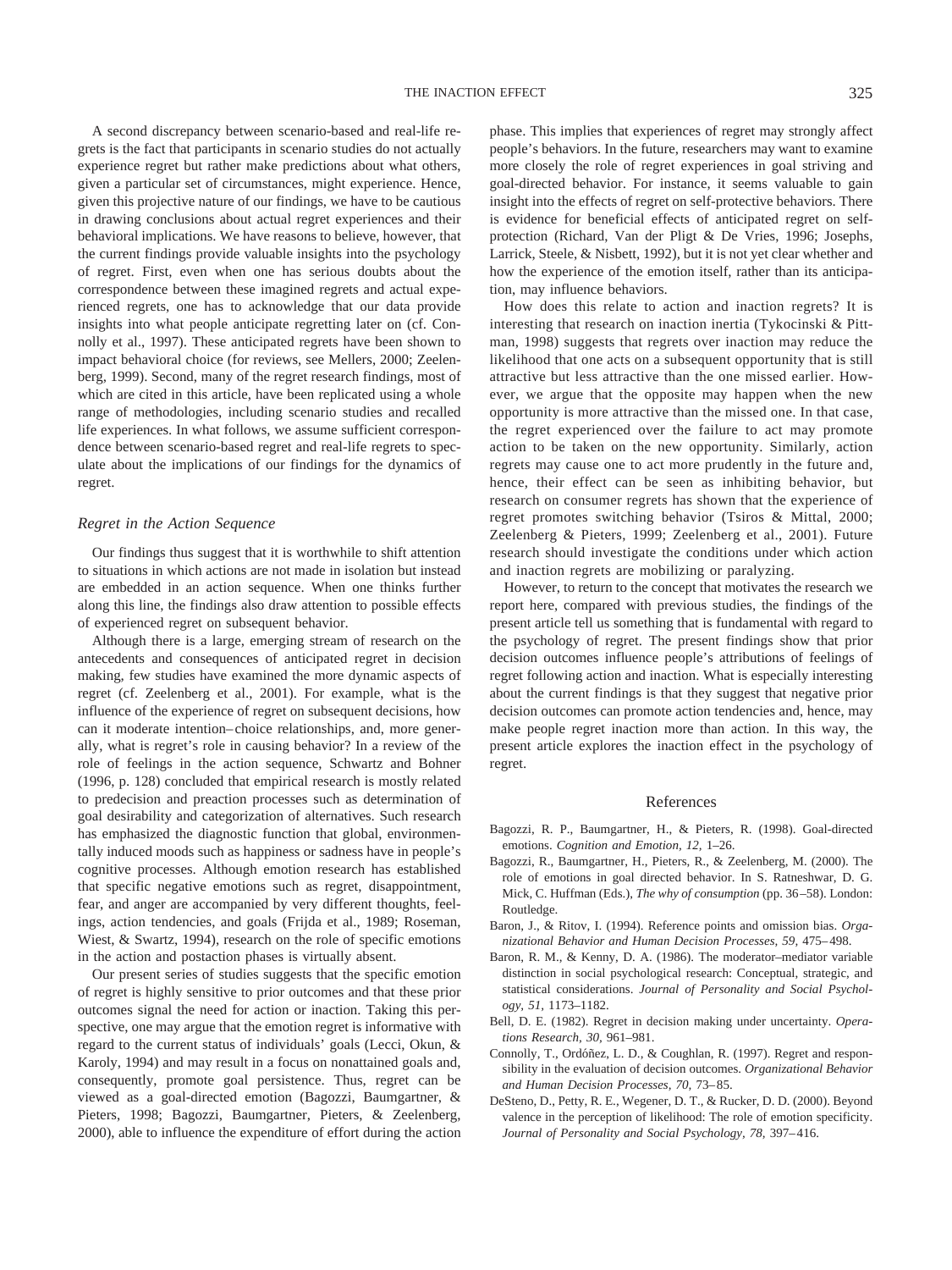- Fazio, R. H., Sherman, S. J., & Herr, P. M. (1982). The feature-positive effect in the self-perception process: Does not doing matter as much as doing? *Journal of Personality and Social Psychology, 42,* 404–411.
- Feldman, J., Miyamoto, J., & Loftus, E. F. (1999). Are actions regretted more than inactions? *Organizational Behavior and Human Decision Processes, 78,* 232–255.
- Frijda, N. H., Kuipers, P., & Ter Schure, E. (1989). Relations among emotion, appraisal, and emotional action readiness. *Journal of Personality and Social Psychology, 57,* 212–228.
- Gilovich, T., & Medvec, V. H. (1994). The temporal pattern to the experience of regret. *Journal of Personality and Social Psychology, 67,* 357–365.
- Gilovich, T., & Medvec, V. H. (1995). The experience of regret: What, when, and why. *Psychological Review, 102,* 379–395.
- Gilovich, T., Medvec, V. H., & Chen, S. (1995). Omission, commission, and dissonance reduction: Overcoming regret in the Monty Hall problem. *Personality and Social Psychology Bulletin, 21,* 182–190.
- Gilovich, T., Medvec, V. H., & Kahneman, D. (1998). Varieties of regret: A debate and partial resolution. *Psychological Review, 105,* 602–605.
- Gleicher, F., Kost, K. A., Baker, S. M., Strathman, A. J., Richman, S. A., & Sherman, S. J. (1990). The role of counterfactual thinking in judgments of affect. *Personality and Social Psychology Bulletin, 16,* 284– 295.
- Josephs, R. A., Larrick, R. P., Steele, C. M., & Nisbett, R. E. (1992). Protecting the self from the negative consequences of risky decisions. *Journal of Personality and Social Psychology, 62,* 26–37.
- Kahneman, D. (1995). Varieties of counterfactual thinking. In N. J. Roese & J. M. Olson (Eds.), *What might have been: The social psychology of counterfactual thinking* (pp. 375–396). Mahwah, NJ: Erlbaum.
- Kahneman, D., & Miller, D. T. (1986). Norm theory: Comparing reality to its alternatives. *Psychological Review, 93,* 136–153.
- Kahneman, D., & Tversky, A. (1982). The psychology of preferences. *Scientific American, 246,* 160–173.
- Kordes-de Vaal, J. (1996). Intention and the omission bias: Omissions perceived as nondecisions. *Acta Psychologica, 93,* 161–172.
- Landman, J. (1987). Regret and elation following action and inaction: Affective reactions to positive versus negative outcomes. *Personality and Social Psychology Bulletin, 13,* 524–536.
- Landman, J. (1993). *Regret: The persistence of the possible*. New York: Oxford University Press.
- Lecci, L., Okun, M. A., & Karoly, P. (1994). Life regrets and current goals as predictors of psychological adjustment. *Journal of Personality and Social Psychology, 66,* 731–741.
- Lerner, J. S., & Keltner, D. (2001). Fear, anger, and risk. *Journal of Personality and Social Psychology, 81,* 146–159.
- Long, J. S. (1997). *Regression models for categorical and limited dependent variables*. Thousand Oaks, CA: Sage.
- Loomes, G., & Sugden, R. (1982). Regret theory: An alternative theory of rational choice under uncertainty. *Economic Journal, 92,* 805–824.
- Loomes, G., & Sugden, R. (1987). Testing for regret and disappointment in choice under uncertainty. *Economic Journal, 97,* 118–129.
- Macy, M. W. (1995). PAVLOV and the evolution of cooperation: An experimental test. *Social Psychology Quarterly, 58,* 74–87.
- Mellers, B. A. (2000). Choice and the relative pleasure of consequences. *Psychological Bulletin, 126,* 910–924.
- Miller, D. T., & Taylor, B. R. (1995). Counterfactual thinking, regret, and superstition: How to avoid kicking yourself. In N. J. Roese & J. M. Olson (Eds.), *What might have been: The social psychology of counterfactual thinking* (pp. 305–331). Hillsdale, NJ: Erlbaum.
- N'gbala, A., & Branscombe, N. R. (1997). When does action elicit more regret than inaction and is counterfactual thinking the mediator of this effect? *Journal of Experimental Social Psychology, 33,* 324–343.
- Ordóñez, L. D., & Connolly, T. (2000). Regret and responsibility: A reply

to Zeelenberg et al. (1998). *Organizational Behavior and Human Decision Processes, 81,* 132–142.

- Richard, R., Van der Pligt, J., & De Vries, N. K. (1996). Anticipated affect and behavioral choice. *Basic and Applied Social Psychology, 18,* 111– 129.
- Ritov, I., & Baron, J. (1990). Reluctance to vaccinate: Omission bias and ambiguity. *Journal of Behavioral Decision Making, 3,* 263–277.
- Ritov, I., & Baron, J. (1992). Status quo and omission biases. *Journal of Risk and Uncertainty, 5,* 49–61.
- Ritov, I., & Baron, J. (1995). Outcome knowledge, regret and omission bias. *Organizational Behavior and Human Decision Processes, 64,* 119–127.
- Roese, N. J. (1997). Counterfactual thinking. *Psychological Bulletin, 121,* 133–148.
- Roese, N. J., & Olson, J. M. (1997). Counterfactual thinking: The intersection of affect and function. In M. P. Zanna (Ed.), *Advances in experimental social psychology* (Vol. 29, pp. 1–59). San Diego, CA: Academic Press.
- Roseman, I. J., Wiest, C., & Swartz, T. S. (1994). Phenomenology, behaviors, and goals differentiate discrete emotions. *Journal of Personality and Social Psychology, 67,* 206–211.
- Schwartz, N., & Bohner, G. (1996). Feelings and their motivational implications. In P. M. Gollwitzer & J. A. Bargh (Eds.), *The psychology of action: Linking cognition and motivation to behavior* (pp. 119–145) New York: Guilford Press.
- Shimanoff, S. B. (1984). Commonly named emotions in everyday conversations. *Perceptual and Motor Skills, 58,* 514.
- Spranca, M., Minsk, E., & Baron, J. (1991). Omission and commission in judgment and choice. *Journal of Experimental Social Psychology, 27,* 76–105.
- Sugden, R. (1985). Regret, recrimination and rationality. *Theory and Decision, 19,* 77–99.
- Tellis, G. J., & Geath, G. J. (1990). Best value, price seeking, and price aversion: The impact of information and learning on consumer choices. *Journal of Marketing, 54,* 34–45.
- Tsiros, M., & Mittal, V. (2000). Regret: A model of its antecedents and consequences in consumer decision making. *Journal of Consumer Research, 26,* 401–417.
- Tykocinski, O. E., & Pittman, T. S. (1998). The consequences of doing nothing: Inaction inertia as avoidance of anticipated counterfactual regret. *Journal of Personality and Social Psychology, 75,* 607–616.
- Van Dijk, W. W., & Van der Pligt, J. (1997). The impact of probability and magnitude of outcome on disappointment and elation. *Organizational Behavior and Human Decision Processes, 69,* 277–284.
- Van Dijk, W. W., Van der Pligt, J., & Zeelenberg, M. (1999). Effort invested in vain: The impact of effort on the intensity of disappointment and regret. *Motivation and Emotion, 23,* 203–220.
- Zeelenberg, M. (1999). Anticipated regret, expected feedback and behavioral decision-making. *Journal of Behavioral Decision Making, 12,* 93–106.
- Zeelenberg, M., Inman, J. J., & Pieters, R. G. M. (2001). What we do when decisions go awry: Behavioral consequences of experienced regret. In E. U. Weber, J. Baron, & G. Loomes (Eds.), *Conflict and tradeoffs in decision making* (pp. 136–155). New York: Cambridge University Press.
- Zeelenberg, M., & Pieters, R. (1999). Comparing service delivery to what might have been: Behavioral responses to regret and disappointment. *Journal of Service Research, 2,* 86–97.
- Zeelenberg, M., Van der Pligt, J., & De Vries, N. K. (2000). Attributions of responsibility and affective reactions to decision outcomes. *Acta Psychologica, 104,* 303–315.
- Zeelenberg, M., Van der Pligt, J., & Manstead, A. S. R. (1998). Undoing regret on Dutch television: Apologizing for interpersonal regrets involv-